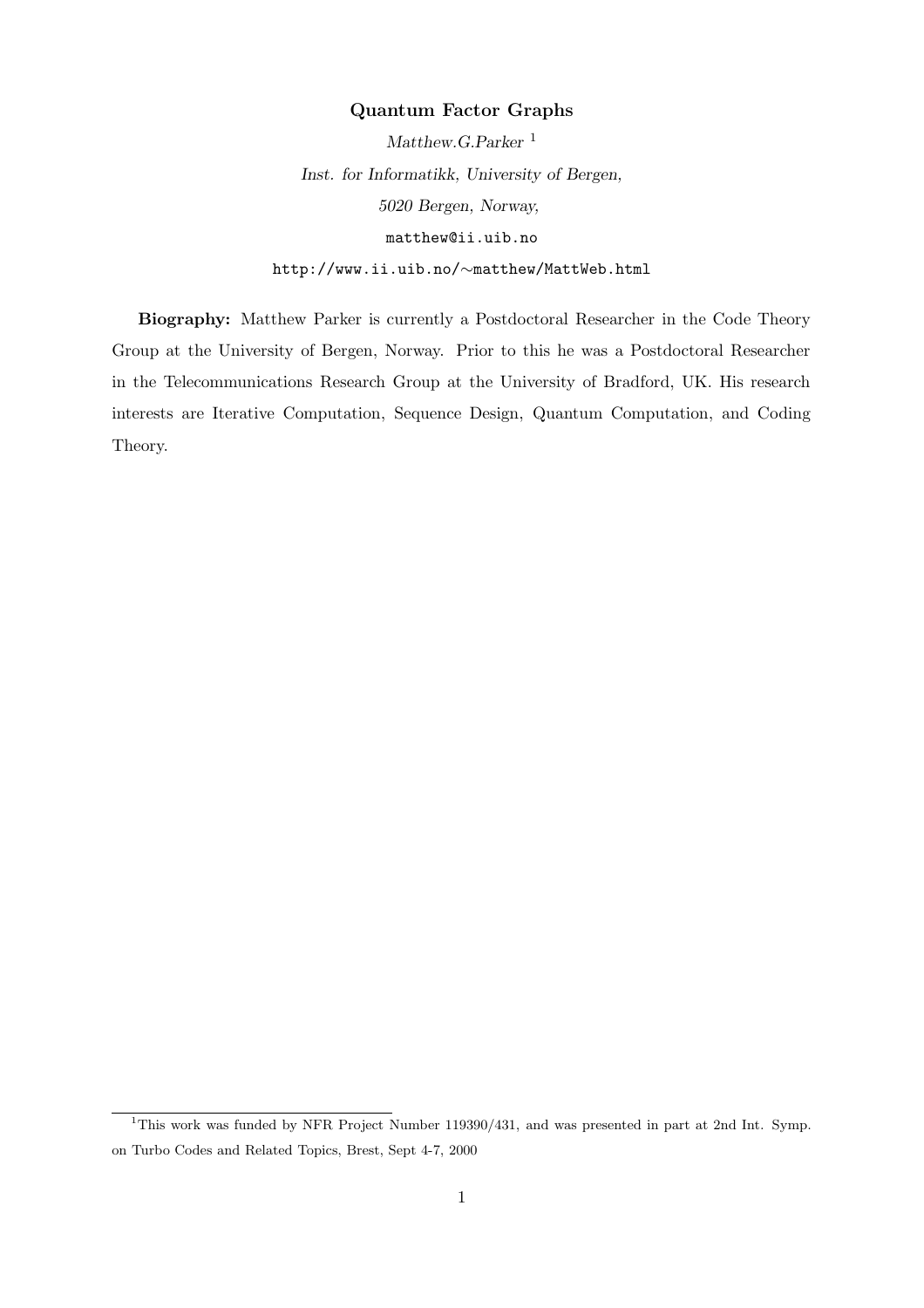Abstract: The natural Hilbert Space of quantum particles can implement maximumlikelihood (ML) decoding of classical information. The 'Quantum Product Algorithm' (QPA) is computed on a Factor Graph, where function nodes are unitary matrix operations followed by appropriate quantum measurement. QPA is like the Sum-Product Algorithm (SPA), but without summary, giving optimal decode with exponentially finer detail than achievable using SPA. Graph cycles have no effect on QPA performance. QPA must be repeated a number of times before successful and the ML codeword is obtained only after repeated quantum 'experiments'. ML amplification improves decoding accuracy, and Distributed QPA facilitates successful evolution.

Keywords: Factor Graphs, Quantum Computation, Quantum Algorithms, Sum Product Algorithm, Graph Algorithms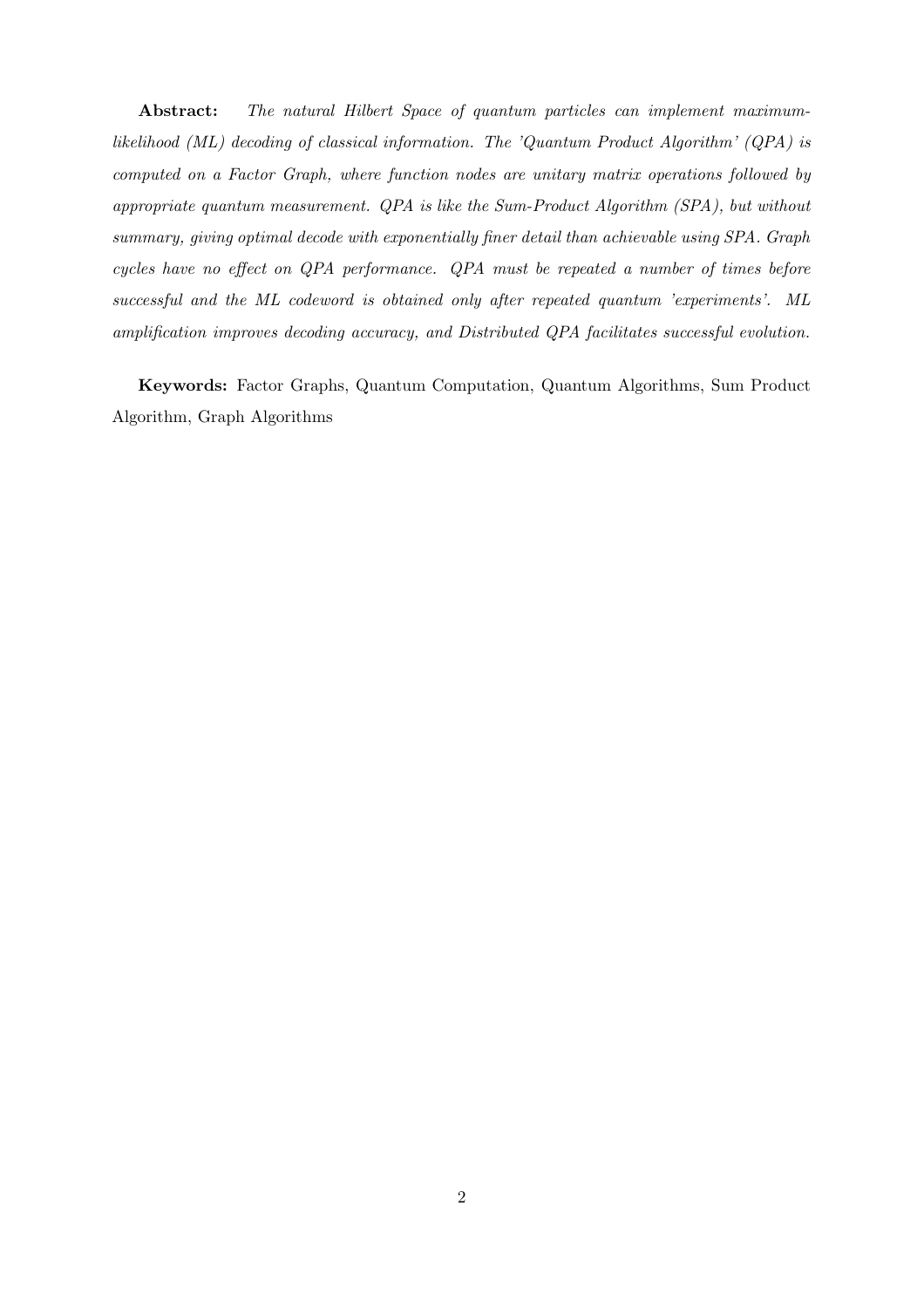### 1 Introduction

Recent interest in Turbo Codes [2] and Low Density Parity Check Codes [4, 6] has fuelled development of Factor Graphs and associated Sum-Product Algorithm [5, 1] (SPA), with applications to error-correction, signal processing, statistics, neural networks, and system theory. Meanwhile the possibility of Quantum Computing has sparked much interest [9, 10], and Quantum Bayesian Nets have been proposed to help analyse and design Quantum Computers [12, 11]. This paper links these areas of research, showing that quantum resources can achieve maximum-likelihood (ML) decoding of classical information. The natural Hilbert Space of a quantum particle encodes a probability vector, and the joint-state of quantum particles realises the 'products' associated with SPA. SPA summary is omitted as quantum bits (qubits) naturally encode the total joint-probability state. Dependencies between vector indices become 'entanglement' in quantum space, with the Factor Graph defining dependency (entanglement) between qubits. Graph function nodes are implemented as unitary matrix  $2$  -vector products followed by quantum measurement. This is the Quantum Product Algorithm (QPA). As QPA avoids summary it avoids problems encountered by SPA on graphs with short cycles. Moreover, whereas SPA is iterative, using message-passing and activating each node more than once, QPA does not iterate but must successfully activate each node only once. However the (severe) drawbacks with QPA are as follows: 1) Each function node must be repeatedly activated until it successfully 'prepares' it's local variable nodes (qubits) in the correct entangled state - any activation failure destroys evolution in all variable nodes already entangled with local variables. 2) Once a complete Factor Graph has successfully evolved, final quantum measurement only delivers the ML codeword with a certain (largest) probability. Repeated successful evolutions then determine the ML codeword to within any degree of confidence. This second drawback can be overcome by suitable "ML Amplification" of QPA output, prior to measurement.

Section 2 presents QPA, highlighting its ability to deliver the optimal output joint-state, unlike SPA. Quantum systems describe the exact joint-state by appropriate 'entanglement' with and measurement of ancillary qubits. Section 3 considers a simple example of QPA on Quantum Factor Graphs, showing that iteration on graphs with cycles is unnecessary because QPA avoids premature summary. Section 4 shows how to amplify the likelihood of measuring the ML codeword from QPA output. Unfortunately QPA must be repeated many times and/or executed in parallel to have a hope of successful completion. Suitable distributed QPA scheduling is discussed in Section 5, and it is argued that successful QPA completion is conceivable using

<sup>&</sup>lt;sup>2</sup>'Unitary' means that **U** satisfies  $UU^{\dagger} = I$ , where  $\dagger$  means 'conjugate transpose'.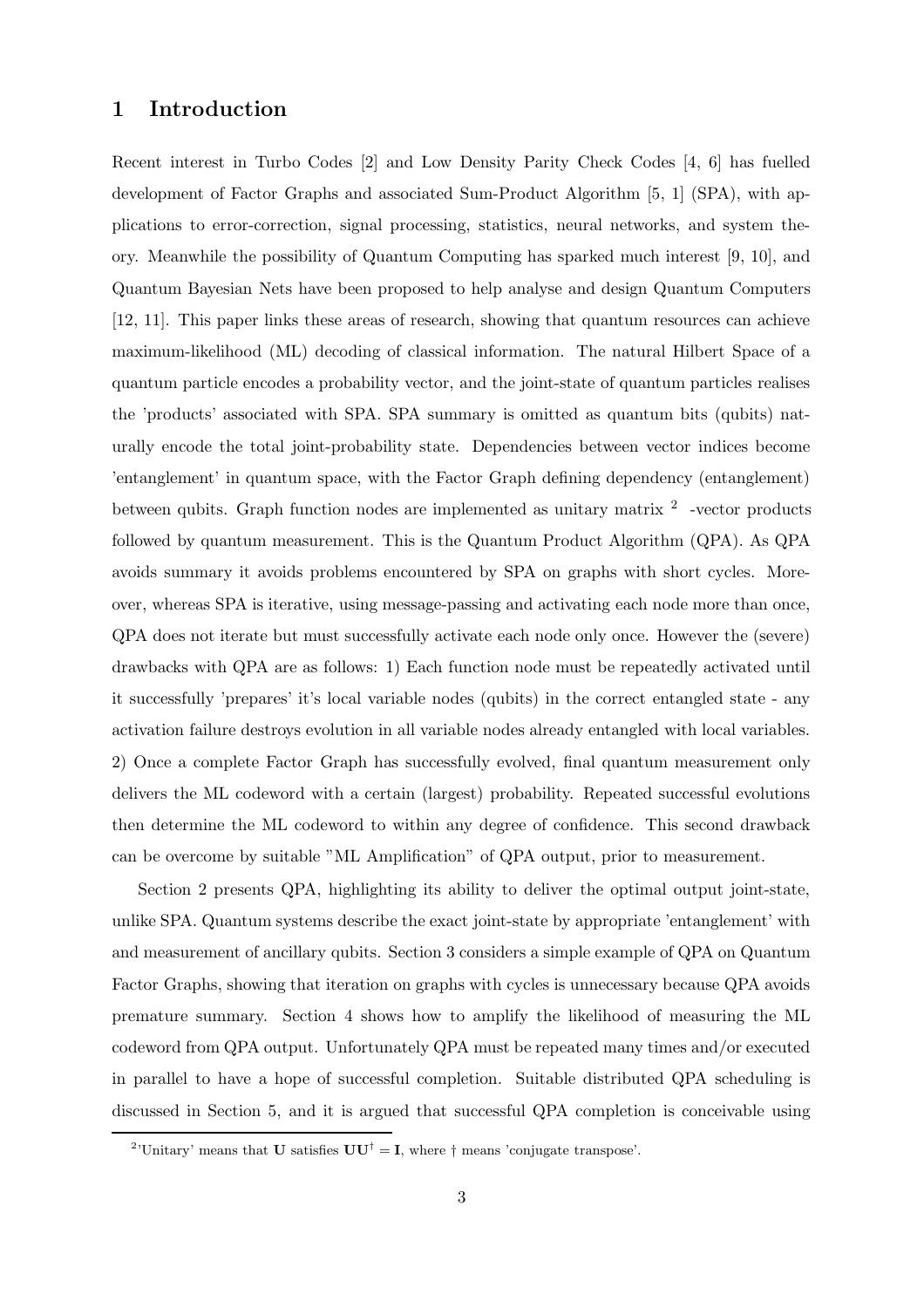asynchronous distributed processing on many-node Factor Graphs. This paper does not deal with phase properties of quantum computers. It is expected that the inclusion of phase and non-diagonal unitary matrices will greatly increase functionality of the Quantum Factor Graph.

The aim of this paper is not to propose an immediately realisable implementation of a quantum computer. Rather, it is to highlight similarities between graphs for classical messagepassing, and graphs that 'factor' quantum computation. The paper also highlights the differences between the two graphs: whereas classical graphs can only ever compute over a tensor product space, the quantum graph can compute over the complete entangled (tensor-irreducible) space.

## 2 The Quantum Product Algorithm (QPA)

### 2.1 Preliminaries

Consider the Factor Graph of Fig 1.



Figure 1: Two-Qubit Factor Graph

Let  $\mathbf{U_f} =$  $\int f_0$  0 0 0  $\overline{\phantom{a}}$  $0 \t f_1 \t 0 \t 0$  $0 \t 0 \t f_2 \t 0$  $0 \t 0 \t 0 \t f_3$  $\setminus$  $\begin{array}{c} \hline \end{array}$ , and  $\mathbf{U}_{\mathbf{g}} =$  $\begin{pmatrix} g_0 & 0 & 0 & 0 \end{pmatrix}$  $\overline{\phantom{a}}$  $0 \t g_1 \t 0 \t 0$  $0 \t 0 \t g_2 \t 0$  $0 \t 0 \t 0 \t g_3$  $\setminus$  $\begin{array}{c} \hline \end{array}$ , where  $|g_k|^2 = 1 - |f_k|^2$ , and  $f_k^* g_k + f_k g_k^* = 0, \forall k$ . '∗' means complex conjugate. Let  $\mathbf{U}_{\mathbf{fg}} =$  $\sqrt{ }$  $\overline{\mathcal{L}}$  $\rm U_f$   $\rm U_g$  $\rm U_g$   $\rm U_f$  $\setminus$ .  $U_{fg}$  is unitary, and the  $U_f$  of Fig 1 and subsequent figures always implies the action of  $U_{fg}$  together with the measurement of an ancillary qubit, z, as described below. A qubit,  $x_i$ , can be in states 0 or 1 or in a statistical superposition of 0 and 1. Let qubits  $x_0, x_1$  be initialised (by the black boxes) to states  $x_0 = (\alpha_0, \beta_0)^T$  and  $x_1 = (\alpha_1, \beta_1)^T$ , where  $\alpha_i, \beta_i$  are complex probabilities such that  $|\alpha_i|^2 + |\beta_i|^2 = 1$ . For instance,  $x_0$  is in states 0 and 1 with probabilities  $|\alpha_0|^2$  and  $|\beta_0|^2$ , respectively. Let an ancillary qubit, z, be initialised to state 0, i.e.  $z = (1, 0)$ . Then the initial joint probability product-state of qubits  $x_0, x_1, z$  is  $\mathbf{A} =$  $(\alpha_0, \beta_0)^T \otimes (\alpha_1, \beta_1)^T \otimes (1, 0)^T = (\alpha_0 \alpha_1, \beta_0 \alpha_1, \alpha_0 \beta_1, \beta_0 \beta_1, 0, 0, 0, 0)^T = (s_0, s_1, s_2, s_3, 0, 0, 0, 0)^T,$ where  $|s_0|^2 + |s_1|^2 + |s_2|^2 + |s_3|^2 = 1$ , and '⊗' is the tensor product. The element at vector index v is the probability that the qubits are in state v. For instance, qubits  $x_0x_1z$  are in joint-state 010 with probability  $|s_2|^2$ . Subsequent measurement of a subset of the qubits projects the mea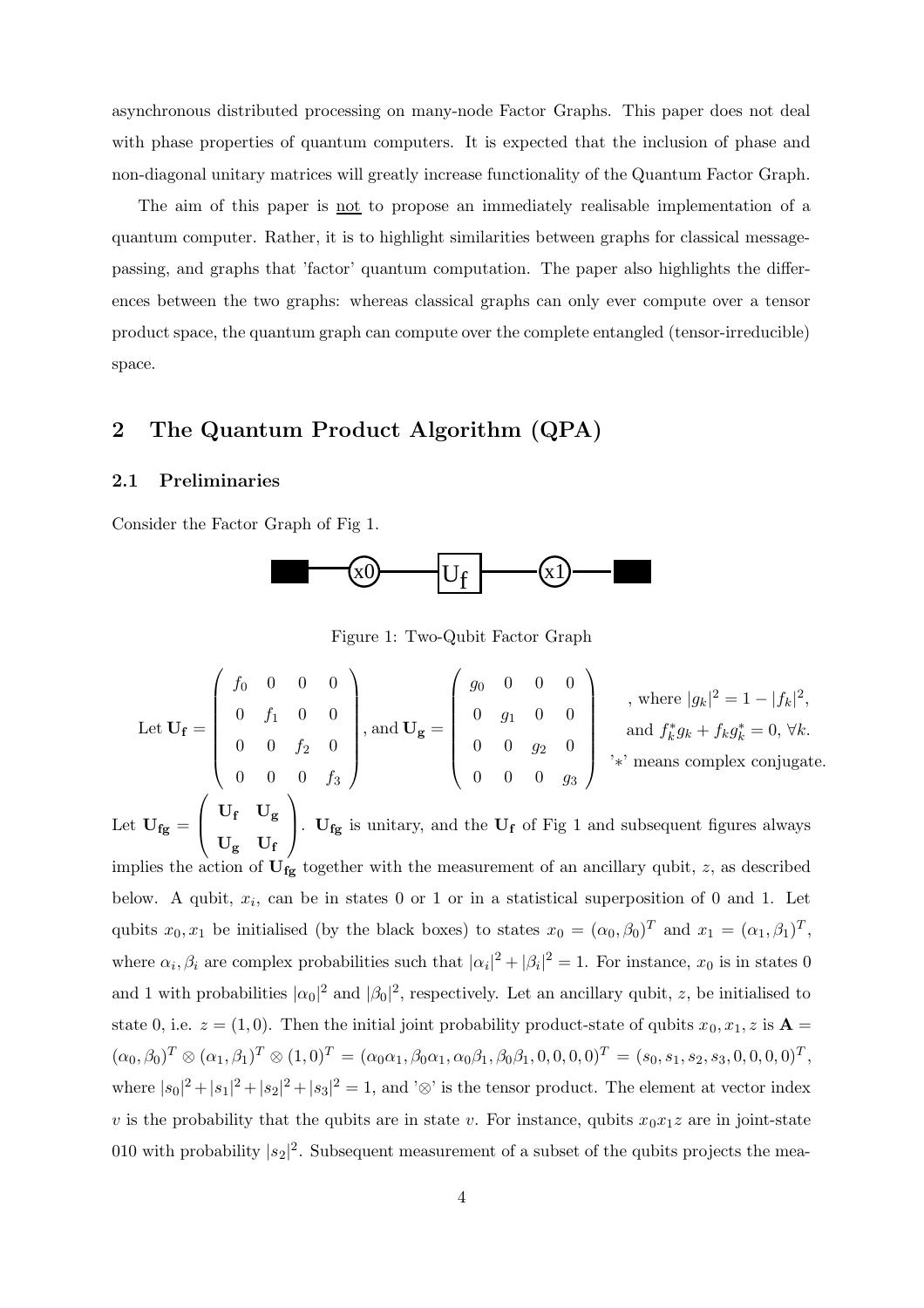sured qubits to a fixed substate with a certain probability, and 'summarises' the vector for the remaining non-measured qubits. Thus QPA is as follows,

- Compute  $S = U_{fg}A$ .
- Measure qubit z. With probability  $p_f = |s_0f_0|^2 + |s_1f_1|^2 + |s_2f_2|^2 + |s_3f_3|^2$  we collapse z to 0, and  $x_0, x_1$  to joint-state  $\mathbf{S_f} = \mu_0(s_0, s_1, s_1, s_2, s_3, s_3)^T$ . With probability  $p_g =$  $|s_0g_0|^2 + |s_1g_1|^2 + |s_2g_2|^2 + |s_3g_3|^2$  we collapse z to 1, and  $x_0, x_1$  to joint-state  $S_g$  =  $\mu_1(s_0g_0, s_1g_1, s_2g_2, s_3g_3)^T$ .  $\mu_0$  and  $\mu_1$  are normalisation constants.  $p_f + p_g = 1$ . S<sub>f</sub> is our desired QPA result. Successful QPA completion is self-verified when we measure  $z = 0$ .

In contrast, classical SPA computes  $S_f = U_f A$  (with probability 1) and must then perform a subsequent 'summary' step on  $S_f$  before returning a result for each variable separately. This result is,

 $x_0 = |\mu_0|^2 (|s_0f_0|^2 + |s_2f_2|^2, |s_1f_1|^2 + |s_3f_3|^2)^T$ ,  $x_1 = |\mu_1|^2 (|s_0f_0|^2 + |s_1f_1|^2, |s_2f_2|^2 + |s_3f_3|^2)^T$ . For instance, for  $x_0 = 0$  we sum the two **classical** <sup>3</sup> probabilities of  $S_f$  where  $x_0 = 0$  to get  $|s_0f_0|^2 + |s_2f_2|^2$ . Similarly, for  $x_0 = 1$  we summarise to  $|s_1f_1|^2 + |s_3f_3|^2$ . It is in this sense that SPA is a 'tensor-approximation' of QPA.

We identify the following successively accurate computational scenarios (decoding modes) for a space of  $N$  binary-state variables:

- Hard-Decision operates on a probability space,  $(\alpha_0, \beta_0) \otimes (\alpha_1, \beta_1) \otimes \ldots \otimes (\alpha_{N-1}, \beta_{N-1}), \quad \alpha, \beta \in \{0, 1\}$
- Soft-Decision operates on a probability space,  $(\alpha_0, \beta_0) \otimes (\alpha_1, \beta_1) \otimes \ldots \otimes (\alpha_{N-1}, \beta_{N-1}), \quad \alpha, \beta \in \{ \text{Real Numbers } 0 \to 1 \}$
- Quantum Soft-Decision operates on a probability space,  $(\alpha_0, \beta_0) \otimes (\alpha_1, \beta_1) \otimes \ldots \otimes (\alpha_{N-1}, \beta_{N-1}), \quad \alpha, \beta \in \{\text{Complex Numbers}\}\$
- Entangled-Decision operates on a probability space,  $(s_0, s_1, s_2, \ldots, s_{2^N-1}), s \in \{\text{Complex Numbers}\}\$

All four of the above Decision modes satisfies the probability restriction that the sum of the magnitude-squareds of the vector elements is 1. Both Quantum Soft-Decision and Entangled-Decision make use of the natural quantum statistical properties of matter, including the property of Superposition. Moreover, Entangled-Decision operates over exponentially larger space.

<sup>&</sup>lt;sup>3</sup>Classical SPA probabilities in this paper are always represented as the magnitude-squared of their quantum counterparts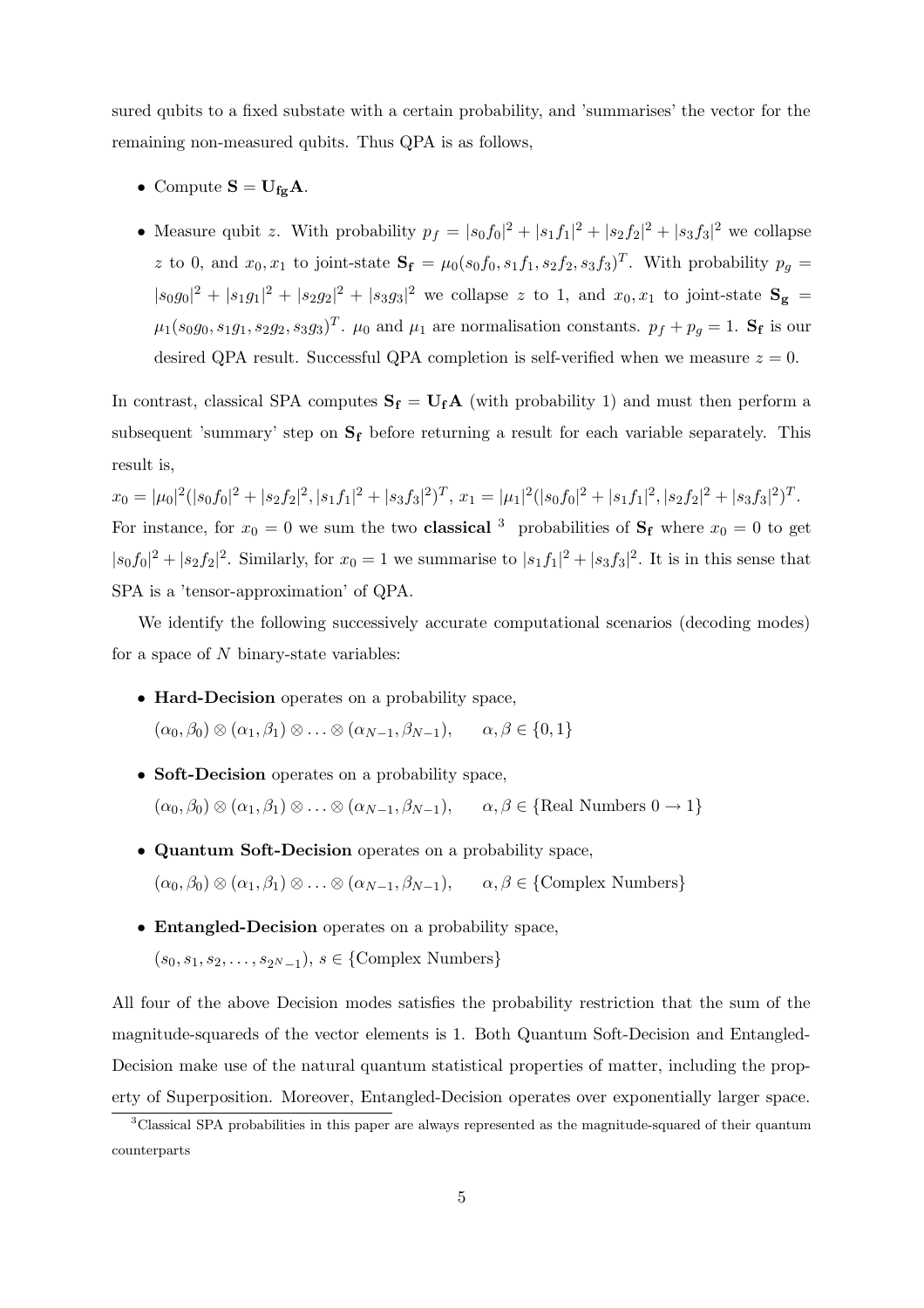Classical SPA operates in Soft-Decision mode. QPA operates in Entangled-Decision mode. In the previous discussion it was assumed that the QPA was operating on input of the form,  $(\alpha_0, \beta_0)^T \otimes (\alpha_1, \beta_1)^T \otimes (1, 0)^T$ . More generally, QPA can operate on input and deliver output in Entangled-Decision mode. This is in strong contrast to SPA which must summarise both input and output down to Soft-Decision mode. It is this approximation that forces SPA to iterate and to sometimes fail on graphs with cycles.

Consider the following example. If the diagonal of  $U_f$  is  $(1,0,0,1)$ , then  $U_f$  represents XOR, and Fig 1 decodes to codeset  $C = \{00, 11\}$  (i.e.  $x_0 + x_1 = 0$ , mod 2). C has distance 2, which is optimal for length 2 binary codes: in general if  $U_f$  cannot be tensor-decomposed then it represents a code **C** with good distance properties. Initially, let  $x_0 = (\sqrt{0.4}, \sqrt{0.6})^T$ ,  $x_1 = (\sqrt{0.6}, \sqrt{0.4})^T$ . Then  $\mathbf{A} = (\sqrt{0.24}, 0.6, 0.4, \sqrt{0.24}, 0, 0, 0, 0)^T$ , and  $\mathbf{S_f} = \frac{1}{\sqrt{0.6}}$  $\frac{1}{2}(1,0,0,1)^T$ .  $p_f = 0.48$ , so, on average, 48  $\mathbf{S_f}$  outputs are computed for every 100 QPA attempts. The ML codeword is both 00 and 11, and when  $S_f$  is measured, 00 and 11 are equally likely to be returned. In contrast, classical SPA for the same input returns  $x_0 = x_1 = (\frac{1}{2})$  $\frac{1}{2}, \frac{1}{2}$  $(\frac{1}{2})$ , implying (wrongly) an equally likely decode to any of the words 00, 01, 10, 11. So even in this simplest example the advantage of QPA over SPA is evident.

### 2.2 Product Space for Classical SPA

Because  $x_0$  and  $x_1$  are separated in Fig 1, their classical joint-state only represents tensor product states (Soft-Decision mode). An equivalent Factor Graph to that of Fig 1 could combine  $x_0$  and  $x_1$  into one quaternary variable which would reach all non-product quaternary states. But this requires 'thickening' of graph communication lines and exponential increase in SPA computational complexity. Consequently only limited variable 'clustering' is desirable, although too little clustering 'thins out' the solution space to an insufficient highly-factored product space. This is the fundamental Factor Graph trade-off - good Factor Graphs achieve efficient SPA by careful variable 'separation', ensuring the joint product space is close enough to the exact (non-summarised) non-product space.

### 2.3 Entangled Space for QPA

In contrast, although  $x_0$  and  $x_1$  are physically separated in Fig 1, quantum non-locality must take into account correlations between  $x_0$  and  $x_1$ . Their joint-state now occurs over the union of product and (much larger) non-product (entangled) space (Entangled-Decision mode). An entangled joint-state vector cannot be tensor-factorised over constituent qubits. QPA does not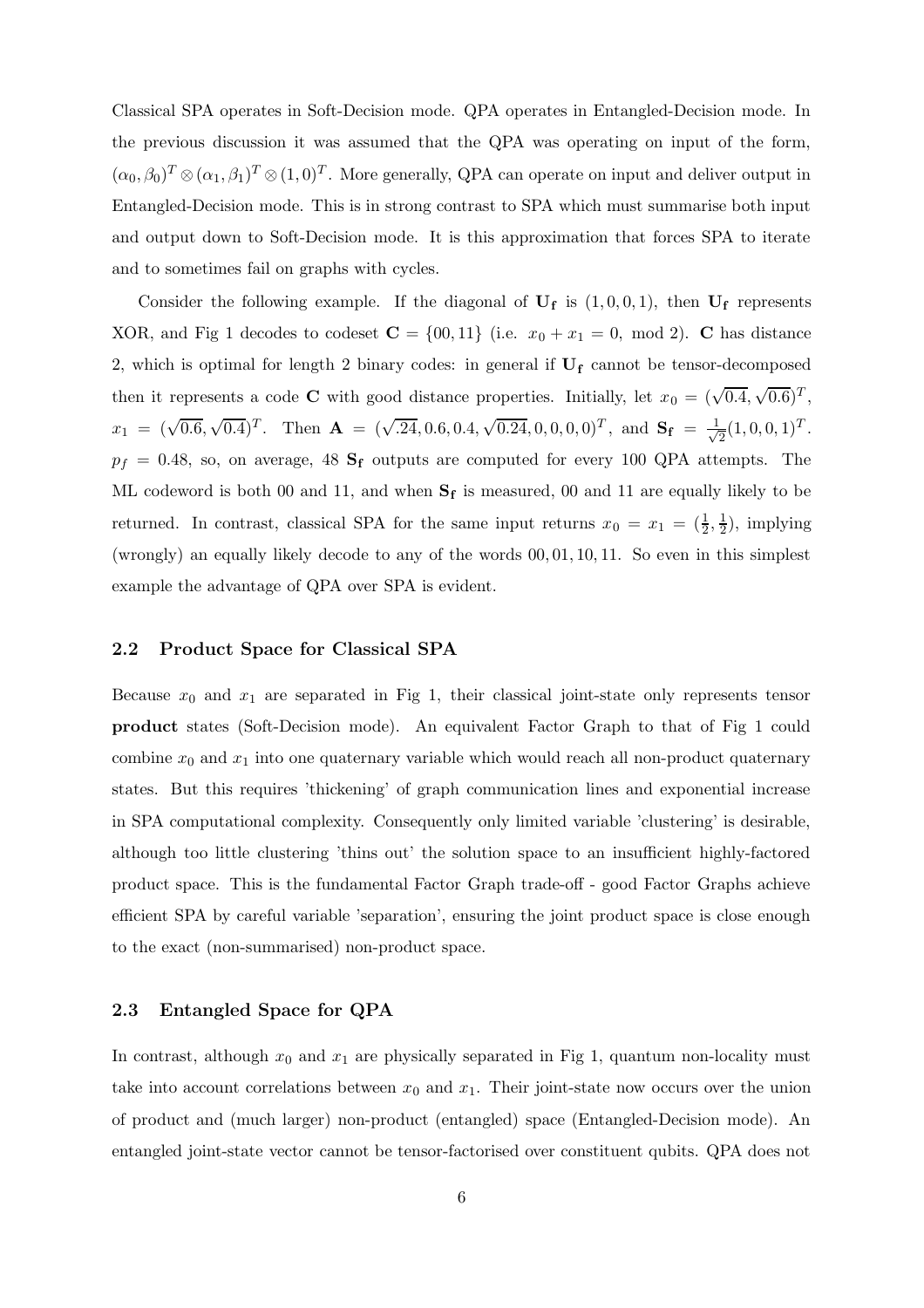usually output to product space because the joint-state of output qubits is usually entangled. In fact QPA is algorithmically simpler than SPA, as SPA is a subsequent tensor approximation of QPA output at each local function.

### 2.4 Example

Let the diagonal of  $U_f$  be  $(1,0,0,1)$ . Initialise  $x_0$  and  $x_1$  to joint-product-state,  $x_0 = \frac{1}{\sqrt{2}}$  $\frac{1}{3}(1,\sqrt{2})^T$ ,  $x_1 = \frac{1}{\sqrt{2}}$  $\frac{1}{2}(1,1)^T$ . With probability  $p_f = 0.5$  QPA measures  $z = 0$  and computes the joint-state of  $x_0, x_1$  as  $\mathbf{S_f} = \frac{1}{\sqrt{2}}$  $\frac{1}{3}(1,0,0,\sqrt{2})^T$ . A final measurement of qubits  $x_0$  and  $x_1$  yields codewords 11 and 00 with probability  $\frac{2}{3}$  $\frac{2}{3}$ , and  $\frac{1}{3}$ , respectively. In contrast SPA summarises  $S_f$  to  $x_0 = x_1 = \frac{1}{3}$  $\frac{1}{3}(1,2).$ Although a final 'hard-decision' on  $x_0$  and  $x_1$  chooses, correctly, the ML codeword  $x_0 = x_1 = 1$ , the joint-product-state output,  $\frac{1}{3}(1,2)^T \otimes \frac{1}{3}(1,2)^T = \frac{1}{9}(1,2,2,4)^T$  assigns, incorrectly, a non-zero probability to words 01 and 10.

### 2.5 A Priori Initialisation

To initialise  $x_0$  to  $(\alpha_0, \beta_0)^T$ , we again use QPA. Let the diagonal of  $U_f$  (for the left-hand black box of Fig 1) be  $(\alpha_0, \beta_0)$ . Then the diagonal of  $U_g$  is  $\pm i\left(\frac{\alpha_0\sqrt{1-|\alpha_0|^2}}{|\alpha_0|}\right)$  $\frac{1-|\alpha_0|^2}{|\alpha_0|}, \frac{\beta_0\sqrt{1-|\beta_0|^2}}{|\beta_0|}$  $\frac{1-|\beta_0|^2}{|\beta_0|}$ )<sup>T</sup>. Measurement of  $z = 0$  initialises  $x_0$  to  $(\alpha_0, \beta_0)^T$ , and this occurs with probability  $p_f = 0.5$ .  $x_1$  is initialised likewise.

### 2.6 Comments

The major drawback of QPA is the significant probability of QPA failure, occurring when  $z$  is measured as 1. This problem is amplified for larger Quantum Factor Graphs where a different  $z$  is measured at each local function; QPA evolution failure at a function node not only destroys the states of variables connected with that function, but also destroys all states of variables entangled with those variables. QPA is more likely to succeed when input variable probabilities are already skewed somewhat towards a valid codeword. Section 3 shows how QPA can operate successfully even when SPA fails.

## 3 Quantum Product Algorithm on Factor Graphs with Cycles

This section shows that graph cycles do not compromise QPA performance. Consider the Factor Graph of Fig 2.

Functions  $U_{f0}$  and  $U_{f1}$  are both  $8 \times 8$  XOR diagonal matrices with diagonal elements (10010110). Acting on the combined four-qubit space,  $x_0x_1x_2x_3$ , they are the functions  $\mathbf{U}_{\mathbf{f0}} \otimes \mathbf{I}_2$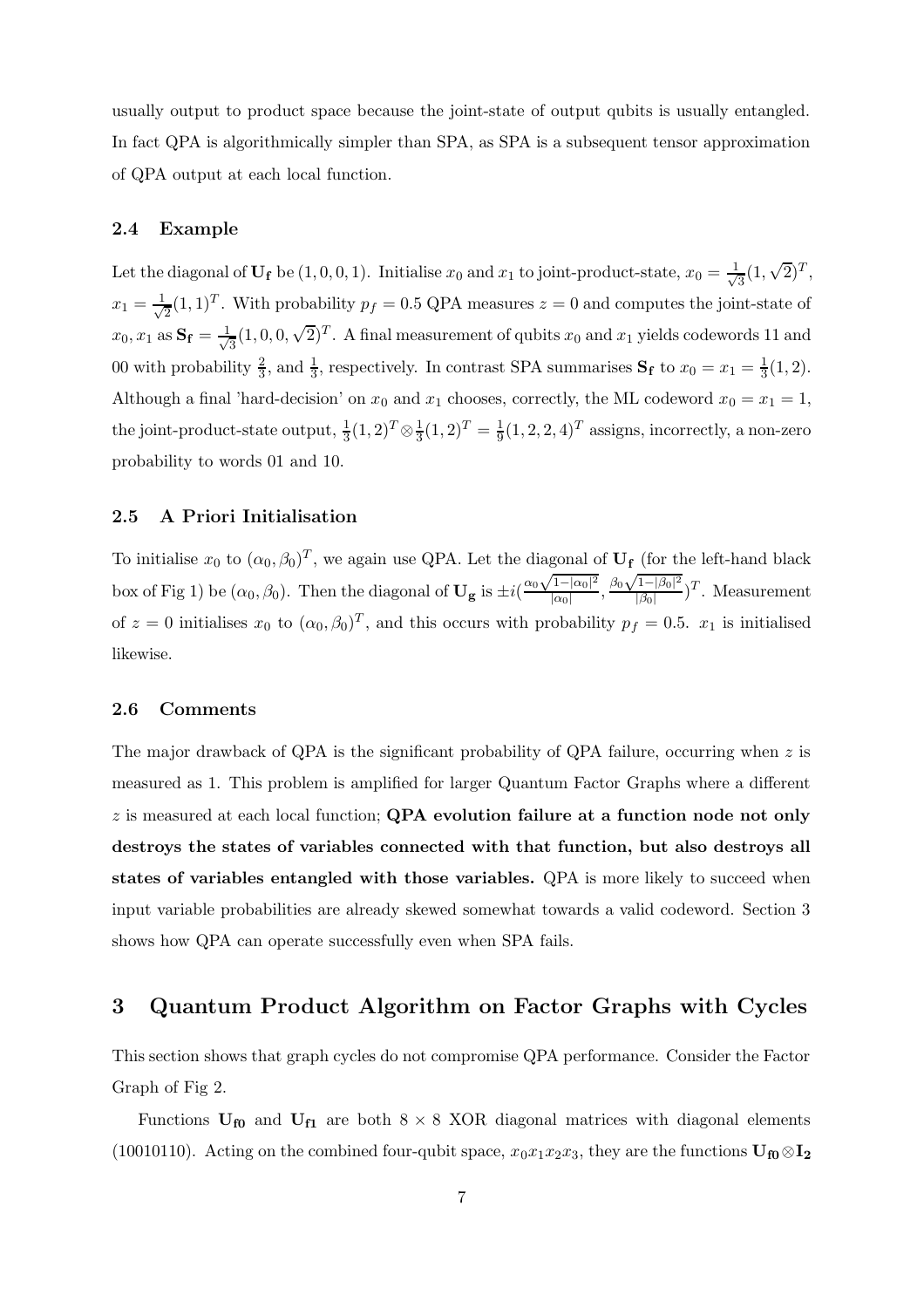

Figure 2: Factor Graph with a Cycle

and  $I_2 \otimes U_{f1}$ , respectively, with diagonal elements (10010110100101110) and (1100001100111100), respectively, where  $I_2$  is the  $2 \times 2$  identity matrix. QPA on Fig 2 performs the global function  $U_F = (U_{f0} \otimes I_2)(I_2 \otimes U_{f1})$  on four-qubit space, with diagonal elements (1000001000010100), forcing output into codeset  $C = \{0000, 0110, 1011, 1101\}$ . Functions  $U_{f0}$ ,  $U_{f1}$ , and  $U_F$  'sieve' the input joint-state, where  $U_F$  is the combination of two 'sub-sieves',  $U_{f0}$  and  $U_{f1}$ . QPA iteration (i.e. successfully completing a sub-function more than once on the same qubits) has no purpose, as only one needs apply a particular sieve once. So graph cycles have no bearing on QPA. (However iteration may be useful to maintain the entangled result in the presence of quantum decoherence and noise). To underline cycle-independence, consider the action of SPA, then QPA on Fig 2.

Initialise as follows (using classical probabilities),

$$
x_0 x_1 x_2 x_3 = (0.1, 0.9)^T \otimes (0.6, 0.4)^T \otimes (0.6, 0.4)^T \otimes (0.6, 0.4)^T
$$

Hard-decision gives  $x_0x_1x_2x_3 = 1000$ , which can then be decoded algebraically to codeword 0000. However optimal soft-decision would decode to either  $x_3x_2x_1x_0 = 1011$  or 1101, with equal probability. Because of the small graph cycle SPA fails to decode correctly, and settles to the joint-product-state,

 $x_0x_1x_2x_3 = (0.108, 0.892)^T \otimes (0.521, 0.479)^T \otimes (0.521, 0.479)^T \otimes (0.601, 0.399)^T$ . A final harddecision on this output gives non-codeword  $x_0x_1x_2x_3 = 1000$  which can then be decoded algebraically, again to codeword 0000. In contrast, successful QPA outputs the optimal entangled joint-state,

 $S_F = \frac{1}{\sqrt{2040}} (\sqrt{216}, 0, 0, 0, 0, 0, 0, \sqrt{96}, 0, 0, 0, 0, \sqrt{864}, 0, \sqrt{864}, 0, 0)^T$ . Final measurement of  $S_F$  always outputs a codeword from C, and with probability  $\frac{2*864}{2040}$  outputs either 1011 or 1101. QPA evolves on Fig 2 correctly with probability 0.204. Therefore 1000 attempts produce around 204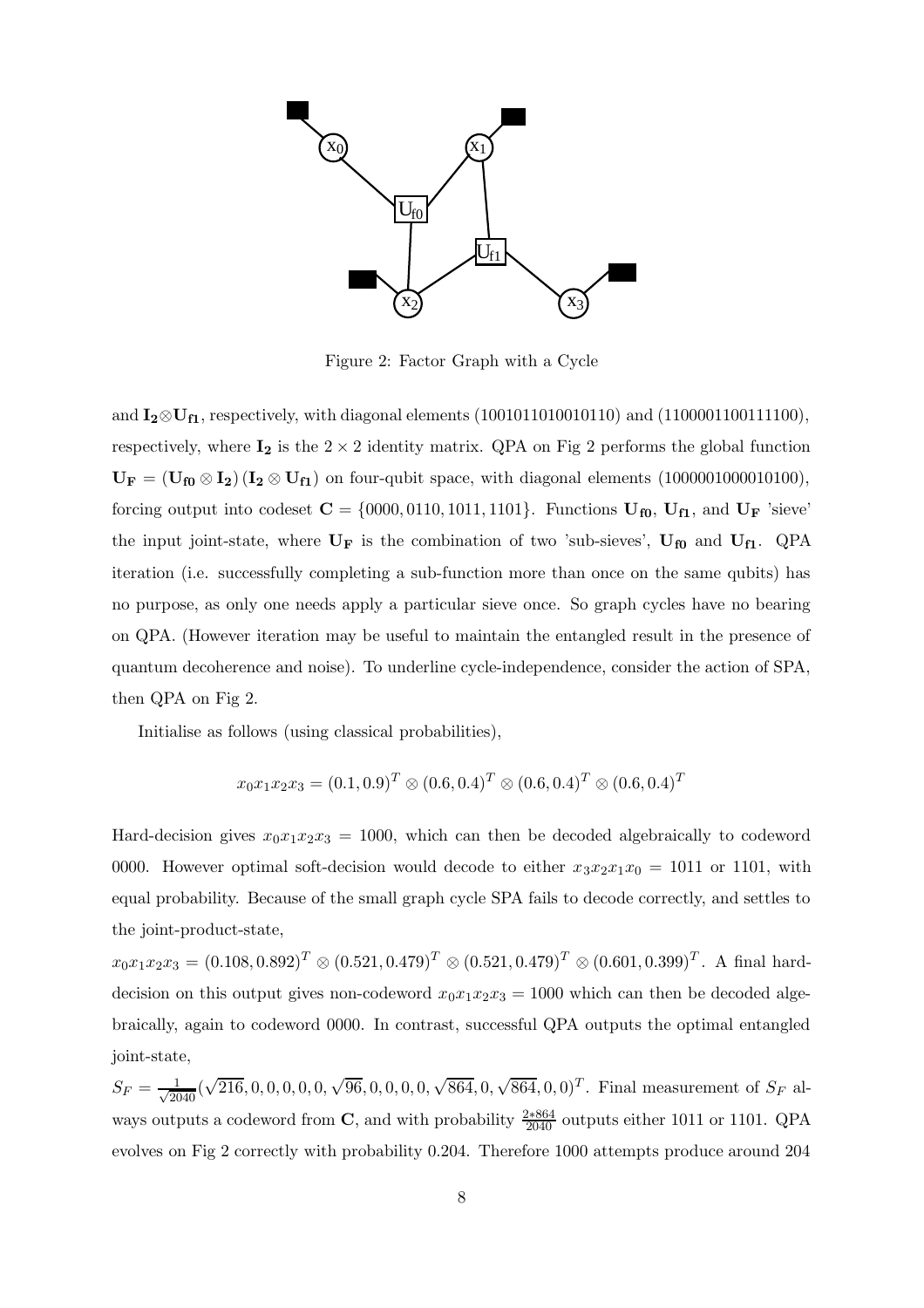correctly entangled joint-states.

To underline QPA advantage, consider the single variable extension of Fig 2 in Fig 3, where  $x_4$  is initialised to  $(\sqrt{0.5}, \sqrt{0.5})^T$ .



Figure 3: Extended Factor Graph with a Cycle

As  $x_4 = x_0 \oplus x_3$ , and our original code,  $C = \{0000, 0110, 1011, 1101\}$ , always had  $x_0 = x_3$ , then  $x_4$  should always be 0. But SPA on Fig 3 computes  $x_4 = (0.421, 0.579)^T$  and subsequent hard-decision gives  $x_4 = 1$ . In contrast, successful QPA computes the optimal non-product joint-state,

$$
S_{F'} = \frac{1}{\sqrt{2040}}(\sqrt{216},0,0,0,0,0,0,\sqrt{96},0,0,0,0,\sqrt{864},0,\sqrt{864},0,0,0,0,0,0,0,0,0,0,0,0,0,0,0,0,0,0)^T
$$

Final measurement of  $S_{F'}$  always outputs  $x_4 = 0$ . QPA evolves on Fig 3 correctly with probability  $0.204 * 0.5 = 0.114$ .

## 4 Maximum-Likelihood (ML) Amplification

#### 4.1 Preliminaries

The ML codeword is the one most likely to be measured from QPA output, with probability,  $p_M$ , say. For instance, if QPA output of Fig 1 is  $S_f = \frac{1}{\sqrt{2}}$  $\frac{1}{3}(1,0,0,\sqrt{2})^T$ , say, then 11 is the ML codeword, and it is measured with probability  $p_M = \frac{2}{3}$  $\frac{2}{3}$ . Numerous executions of QPA on the same input will verify that 11 is, indeed, the ML codeword. However these numerous executions must output to a length  $2^N$  final averaging probability vector (for N qubits). We do not want to store such an exponential vector. Instead, therefore, we 'amplify' the statistical advantage of 11 over 00 prior to measurement, thereby making 11 significantly more likely to be read. This is achieved by computing the square of each quantum vector element as follows. Consider two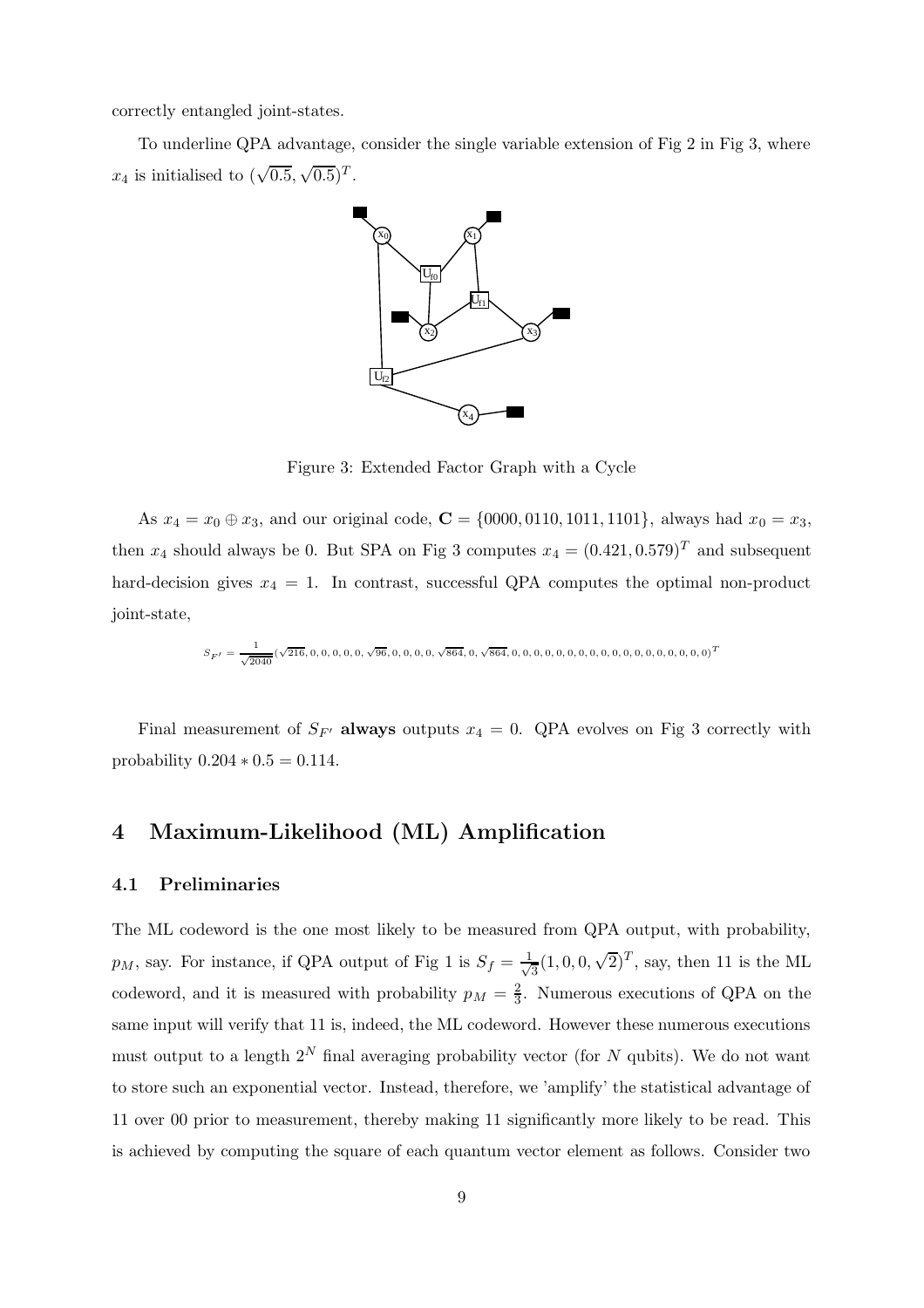independent QPA executions on the same input, both outputting  $S_f$ . Associate these outputs with qubits  $x_{0,0}, x_{1,0}$ , and  $x_{0,1}, x_{1,1}$ . The joint-state of qubits  $x_{0,0}, x_{1,0}, x_{0,1}, x_{1,1}$  is,

$$
V_0 = S_f \otimes S_f = \frac{1}{3}(1, 0, 0, \sqrt{2}, 0, 0, 0, 0, 0, 0, 0, 0, \sqrt{2}, 0, 0, 2)^T
$$

Consider the unitary permutation matrix



Only the '1' positions in the first four rows are important. Performing **P** on  $x_{0,0}, x_{1,0}, x_{0,1}, x_{1,1}$ , gives,

$$
\mathbf{P} V_0 = \frac{1}{3} (1,0,0,2,0,0,\sqrt{2},0,0,0,0,0,0,\sqrt{2},0,0)^T
$$

We then measure qubits  $x_{0,1}, x_{1,1}$ . With probability  $p_{a_0} = \frac{5}{9}$  we read  $x_{0,1} = x_{1,1} = 0$ , in which case  $x_{0,0}$  and  $x_{1,0}$  are forced into joint state  $S_{f,1} = \frac{1}{\sqrt{2}}$  $\frac{1}{5}(1,0,0,2)$ , which is the element-square of  $S_f$ . A measurement of  $S_{f,1}$  returns 11 with probability  $p_M = \frac{4}{5}$  $\frac{4}{5}$ , which is a significant improvement over  $p_M = \frac{2}{3}$  $\frac{2}{3}$ . Likewise we compute the element fourth-powers of  $S_f$  by preparing two independent qubit pairs in  $S_{f,1}$  and permuting the (umeasured) joint state vector  $V_1$  =  $S_{f,1} \otimes S_{f,1}$  to give  $\mathbf{P}V_1$ , and then measuring the second pair of qubits. With probability  $p_{a_1} =$  $\frac{17}{25}$  we read this pair as 00, in which case the first two qubits are forced into the joint-state  $S_{f,2} = \frac{1}{\sqrt{17}}(1,0,0,4)$ , which is the element fourth-power of  $S_f$ . A measurement of  $S_{f,2}$  returns 11 with probability  $p_M = \frac{16}{17}$ , which is a further improvement over  $p_M = \frac{2}{3}$  $\frac{2}{3}$ . In this way we amplify the likelihood of measuring the ML codeword. To compute the element  $2^{k \text{th}}$ -power,  $S_{f,k}$ , we require, on average,  $\frac{2}{p_{a_k}}$  independent preparations,  $S_{f_{k-1}}$ , each of which requires, on average,  $\frac{2}{p_{a_{k-1}}}$  independent preparations,  $S_{f_{k-2}}$ , and so on.

We can perform QPA on large Factor Graphs, then amplify the result  $k$  times to ensure a high likelihood of measuring the ML codeword, as described above. However the above amplification acts on the complete graph with one operation, P. It would be preferable to decompose **P** into  $4 \times 4$  unitary matrices which only act on independent qubit pairs  $x_{i,0}$  and  $x_{i,1}$ , thereby localising amplification. Consider, once again, Fig 1. From the point of view of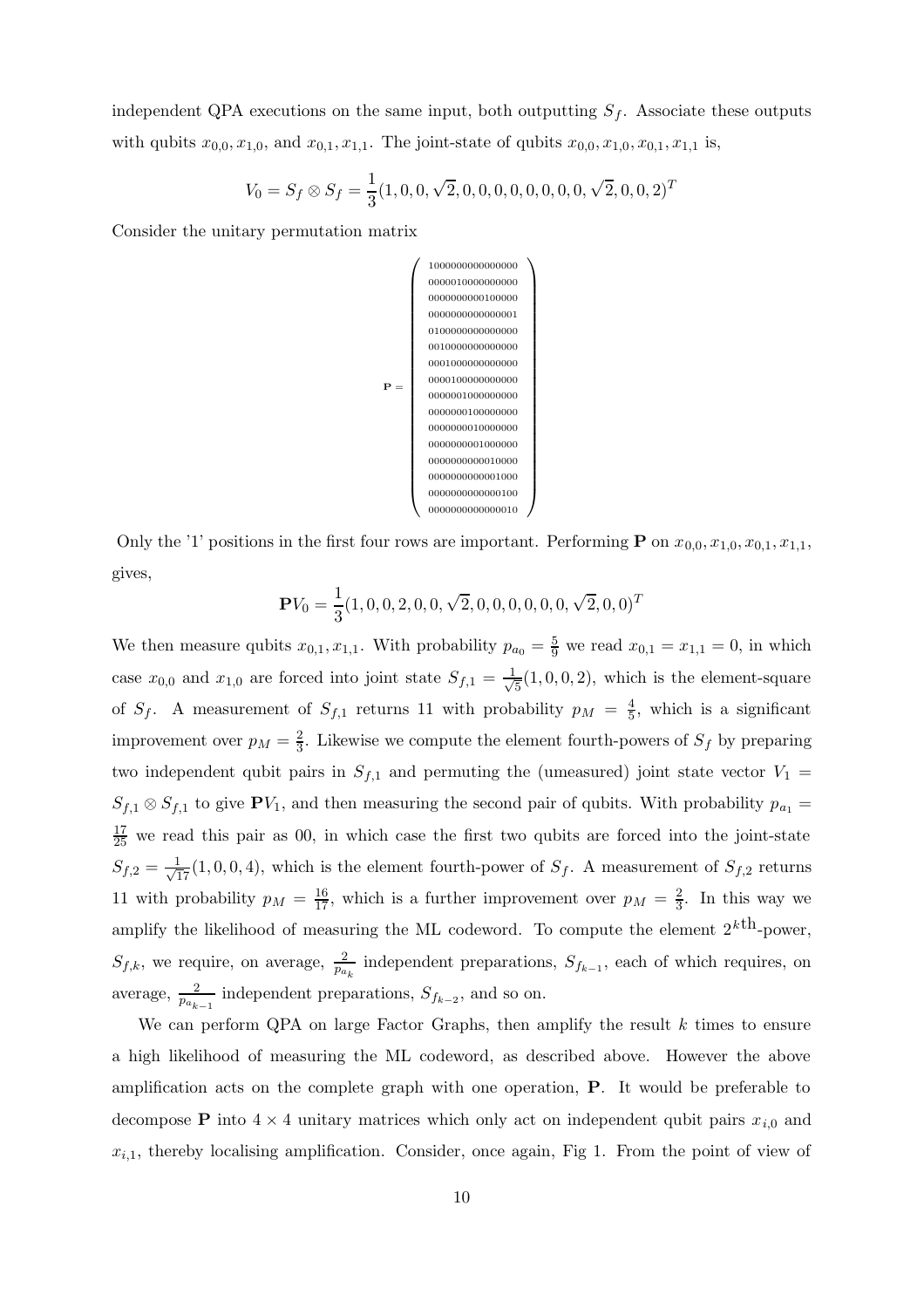$x_{0,1}, x_{0,0}$  appears to be in summarised state <sup>4</sup>,  $s_f = \frac{1}{\sqrt{2}}$  $\overline{3}(1,\sqrt{2})^T$ . Similarly, from the point of view of  $x_{0,0}$ ,  $x_{0,1}$  appears to be in state  $s_f$ . Thus  $x_{0,0}, x_{0,1}$  appear to be in joint product state  $v_0 = \frac{1}{3}$  $\frac{1}{3}(1,\sqrt{2},\sqrt{2},2)^T$ . Consider unitary permutation matrix,

$$
\mathbf{Q} = \left(\begin{array}{c} 1000 \\ 0001 \\ 0100 \\ 0010 \end{array}\right)
$$

We compute  $\mathbf{Q}v_0 = \frac{1}{3}$  $\frac{1}{3}(1, 2, \sqrt{2}, \sqrt{2})^T$  on qubits  $x_{0,0}, x_{0,1}$  and measure qubit  $x_{0,1}$ . With probability  $p_{a_0} = \frac{5}{9}$  we read  $x_{0,1} = 0$ , in which case  $x_{0,0}$  is forced into joint state  $s_{f,1} = \frac{1}{\sqrt{3}}$  $\frac{1}{5}(1,2),$ which is the element-square of  $s_f$ . Due to the exact form of our joint-state vector,  $S_f$ , this single measurement is enough to also force  $x_{0,0}x_{1,0}$  into joint state  $S_{f,1}$ . However, for a general function  $S_f$ , we should perform **Q** on every qubit pair,  $x_{i,0}x_{i,1}$ , then measure  $x_{i,1}$   $\forall i$ . This is equivalent to performing  $\mathbf{P}' = \mathbf{Q} \otimes \mathbf{Q}$  on (re-ordered) joint-state vector  $x_{0,0}x_{0,1}x_{1,0}x_{1,1}$ , and this is identical to performing **P** on  $x_{0,0}x_{1,0}x_{0,1}x_{1,1}$ . The probability of measuring  $x_{1,0} = x_{1,1} = 0$  is the same whether **P** or **Q** is used. The same process is followed to achieve element  $2^k$ th powers.

#### 4.2 The Price of Amplification

There is a statistical cost to qubit amplification. Let  $s = (\alpha, \beta)^T$  be the initial state of a qubit x, where, for notational convenience, we assume that  $\alpha$  and  $\beta$  are both real. Then  $\alpha^2 + \beta^2 = 1$ and, given  $2^k$  qubits all identically prepared in state s, the likelihood of preparing one qubit in (unnormalised) state  $s_k = (\alpha^{2^k}, \beta^{2^k})^T$  is  $\gamma_k$ , where,

$$
\gamma_k = \gamma_{k-1}^2 \frac{r_{k+1}}{r_k^2}, \qquad \gamma_0 = 1
$$

and  $r_k = \alpha^{2^k} + \beta^{2^k}$ . For a qubit in state  $s_k$ , the probability of selecting the ML codebit is,

$$
P_{Mk} = \frac{\alpha^{2^{k+1}}}{\alpha^{2^{k+1}} + \beta^{2^{k+1}}}
$$

(assuming  $\alpha \geq \beta$ ). We can plot  $\gamma_k$  against  $P_{Mk}$  for various  $\alpha^2$  as k varies, as shown in Fig 4.

Each of the 25 lines in Fig 4 refers to a different value of  $\alpha^2$ , for  $\alpha^2$  from 0.5 up to 0.98 in steps of 0.2. The initial state, s, when  $k = 0$ , occurs with probability  $\gamma_k = 1$ , and is marked on the right-hand side of Fig 4 for each of the 25 lines. After one amplification step,  $k = 1$ , and another 25 points are marked on the graph to the left of the points for  $k = 0$ , indicating that a successful amplification step has occurred with probability  $\gamma_k \leq 1$ . Similarly points for  $k = 2, k = 3$ , etc are marked successively to the left on Fig 4. The y-axis shows the ML

 ${}^4x_{0,0}$  is generally not in this summarised state, due to phase considerations, but the viewpoint is valid for our purposes as long as subsequent unitary matrix operations on x0 only have one non-zero entry per row.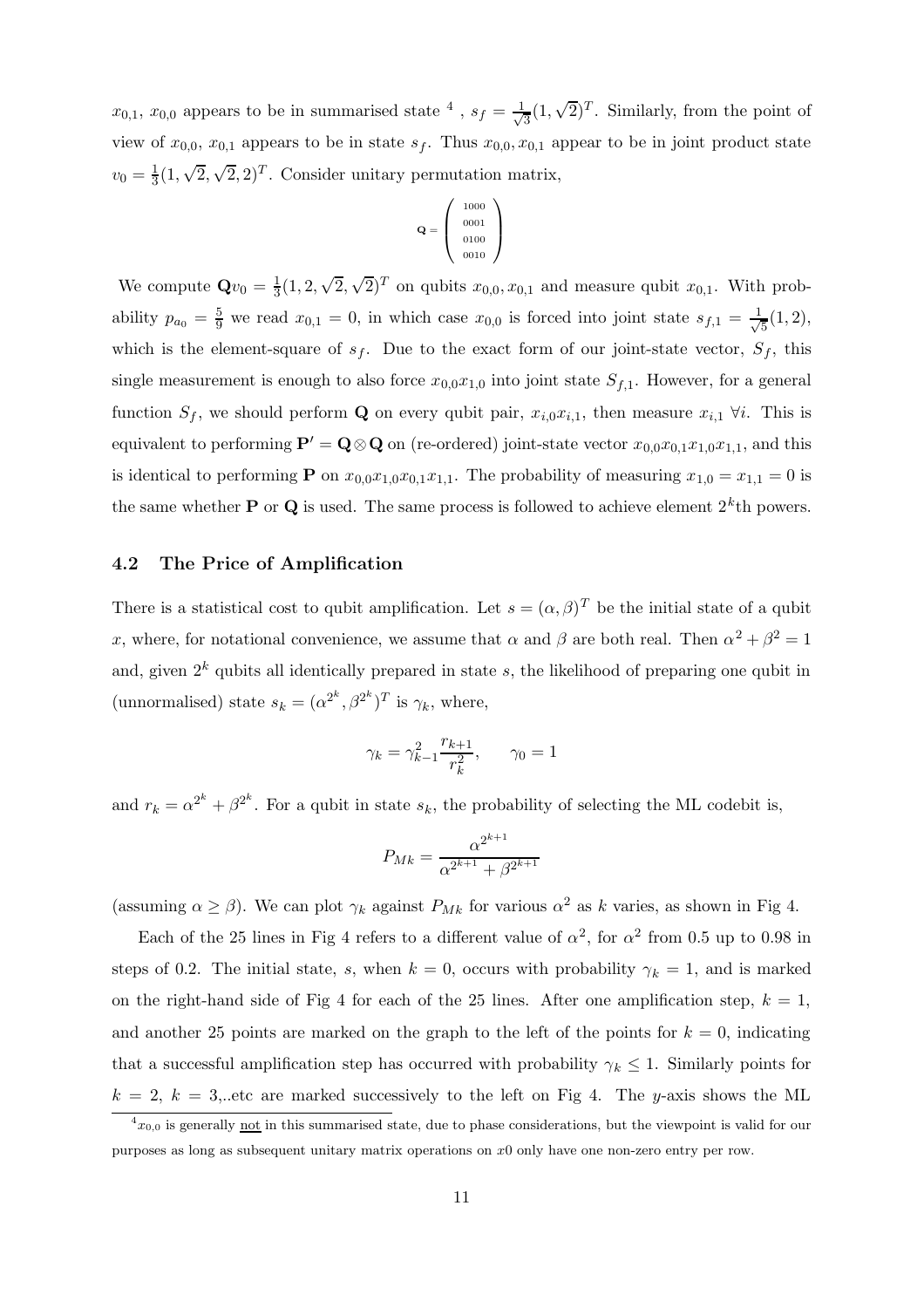

Figure 4: Amplification Success Probability,  $\gamma_k$ , v ML Advantage,  $P_{Mk}$ 

advantage,  $P_{Mk}$ , which can be achieved with probability  $\gamma_k$  after k steps for each value of  $\alpha^2$ . For instance, when  $s = (\alpha, \beta)^T = (\sqrt{0.62}, \sqrt{0.38})^T$ , then an ML advantage of  $P_{Mk} = 0.9805$ can be ensured after  $k = 3$  steps, and this can be achieved with probability  $\gamma_k = 0.0223$  given  $2^3 = 8$  independently prepared qubits, all in state s. Amplification is more rapid if s already has significant ML advantage (i.e. when  $\alpha$  is high). In contrast if  $\alpha^2 = 0.5$  then no amplification of that qubit is possible. This is quite reasonable as, in this case, both states 0 and 1 are equally likely, so there is no ML state. Successive measurement of zero of all second qubits of each qubit pair self-verifies that we have obtained successful amplification. If, at any step,  $k$ , the second qubit of the qubit pair is measured as one then amplification fails and the graph local to this qubit which has been successfully entangled up until now is completely destroyed.

## 5 Distributed QPA on Many-Node Factor Graphs

### 5.1 Preliminaries

In classical systems it is desirable to implement SPA on Factor Graphs which 'tensor-approximate' the variable space using many small-state variables (e.g. bits), linked by small-dimensional constituent functions, thereby minimising computational complexity. In quantum systems it is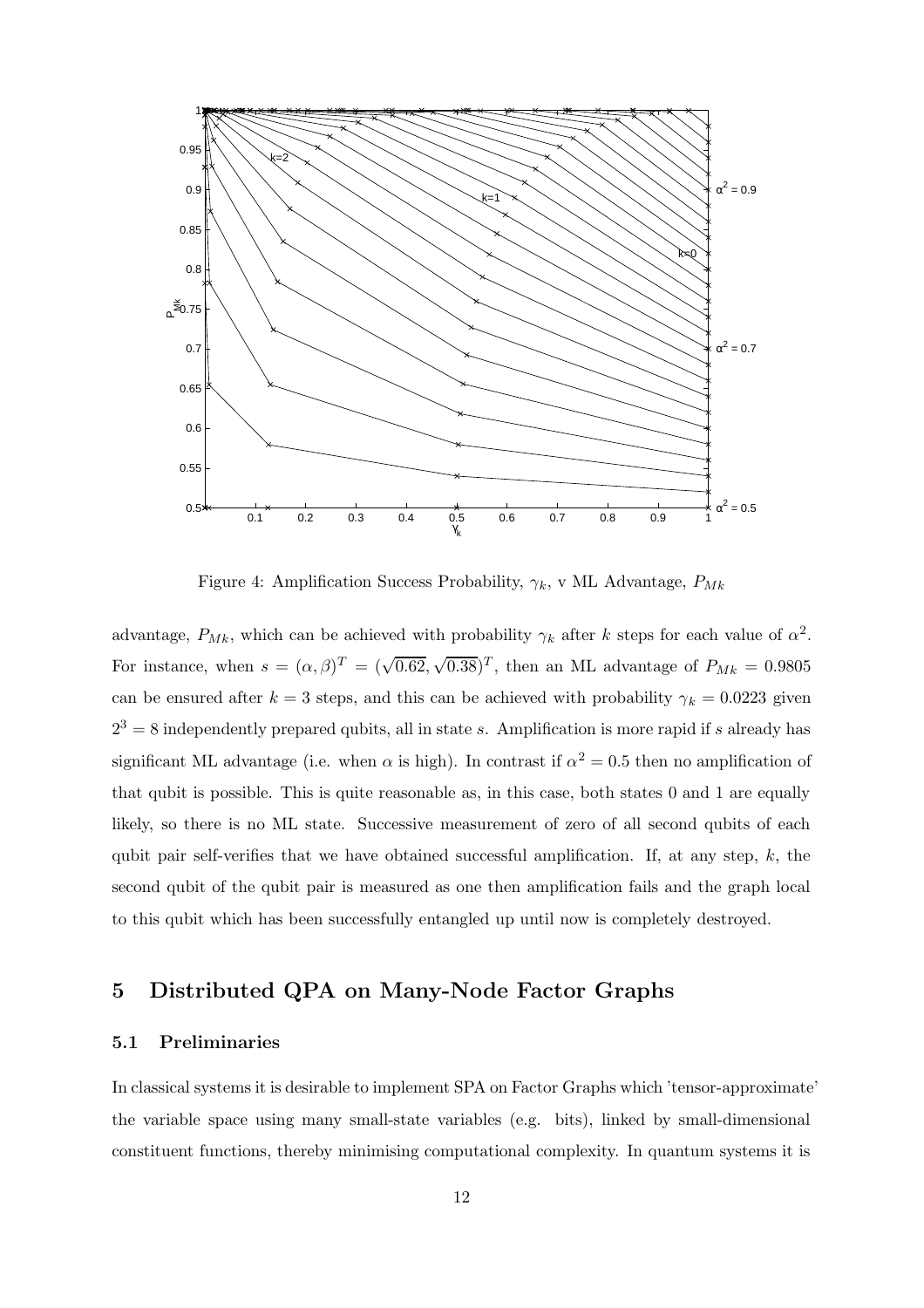similarly desirable to implement QPA on Factor Graphs using many small-state variables (e.g. qubits), linked by small-dimensional constituent unitary functions. Any Quantum Computation can be decomposed into a sequence of one or two-bit 'universal' gate unitary operations [3]<sup>5</sup>. Computational complexity is minimised by using small-dimensional unitary matrices for constituent functions. Moreover, fine granularity of the Factor Graph allows distributed node processing. This appears to be essential for large Quantum Factor Graphs to have acceptable probability of successful global evolution, as we will show. Distributed QPA allows variable nodes to evolve entanglement only with neighbouring variable nodes so that, if a local function measurement or amplification is unsuccessful, only local evolution is destroyed. Remember that local evolution is OFTEN unsuccessful, as failure occurs when a local ancillary qubit,  $z$ , is measured as 1, or when a local amplifying qubit is measured as 1. Therefore node localities with high likelihood of successful evolution (i.e. with positively skewed input probabilities) are likely to evolve first. These will then encourage other self-contradictory node localities to evolve successfully. In contrast, non-distributed QPA on large Factor Graphs using one large global function is very unlikely to ever succeed, especially for graphs encoding low-rate codes.



Figure 5: Distributed QPA (top) Non-Distributed QPA (bottom), 4-bit code

To illustrate the advangtage of distributed QPA, consider the low rate code of Fig 5, where  $U_{\text{fij}} = \text{diag}(1, 0, 0, 1)$ . Both top and bottom graphs represent the code  $C = \{0000, 1111\}$ , where U is a combination of XOR sub-matrices,  $U_{f01}, U_{f12}$ , and  $U_{f23}$ . The top graph distributes processing. We allow  $U_{f01}$  and  $U_{f23}$  to operate independently and in parallel. Moreover, if  $U_{f01}$  fails to establish, then it does not destroy any successful evolution of  $U_{f23}$ , as the two localities are not currently entangled. Once both  $U_{f01}$  and  $U_{f23}$  have completed successfully,

<sup>&</sup>lt;sup>5</sup>This also implies that any classical Factor Graph can be similarly decomposed.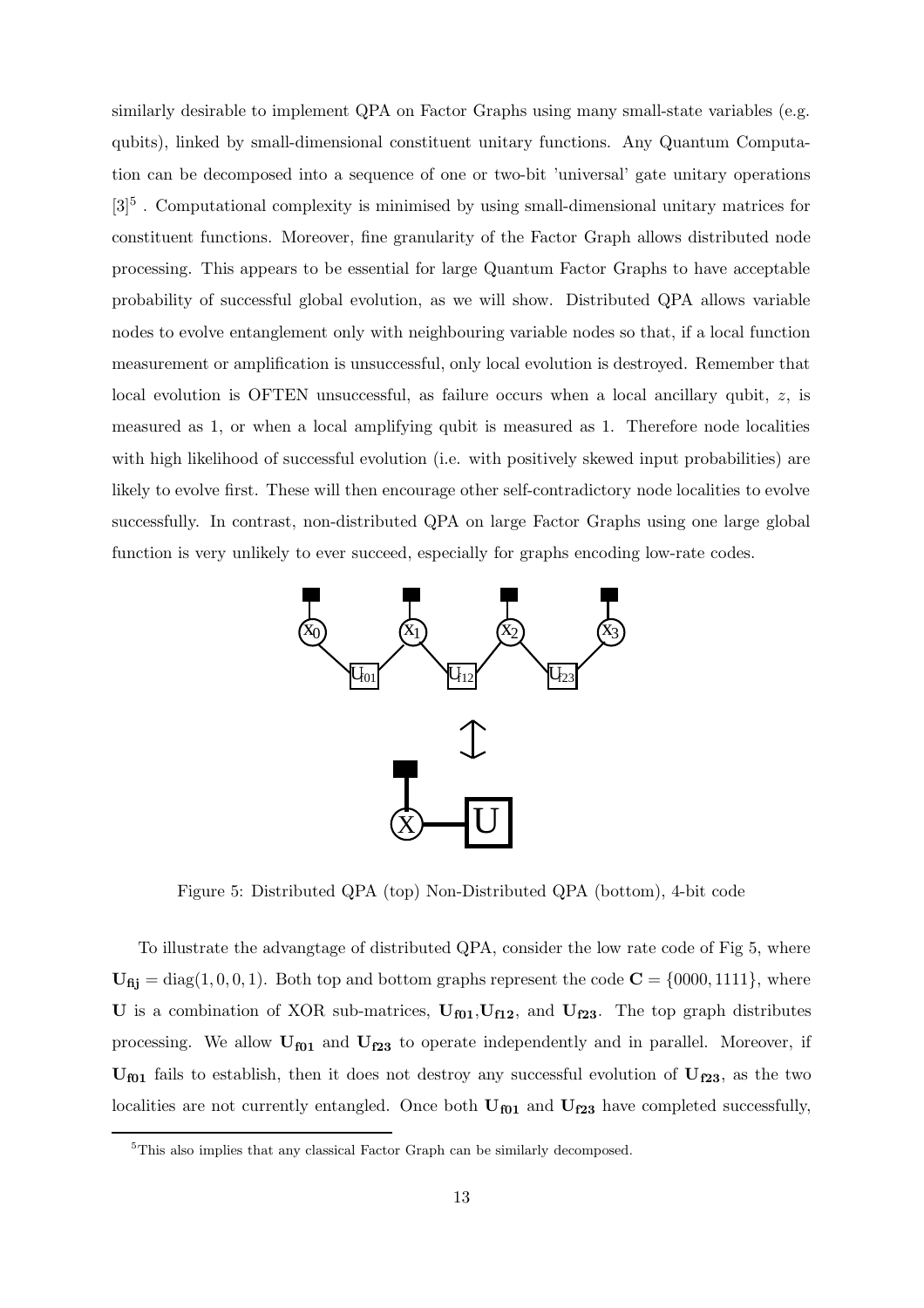the subsequent probability of successful completion of  $U_{f12}$  is, in general, likely to increase. So distributing QPA increases likelihood of successful evolution of the complete Factor Graph. We now demonstrate this graphically. Let qubits  $x_0, x_1, x_2, x_3$  of Fig 5 initially be in states  $x_0 =$  $(\alpha_0, \beta_0)^T$ ,  $x_1 = (\alpha_1, \beta_1)^T$ ,  $x_2 = (\alpha_2, \beta_2)^T$ ,  $x_3 = (\alpha_3, \beta_3)^T$ , where, for notational convenience, we assume all values are real. Then  $\alpha_i^2 + \beta_i^2 = 1$ ,  $\forall i$ . The probability of successful completion of  $U_{f01}$  is  $p_{f01} = (\alpha_0 \alpha_1)^2 + (\beta_0 \beta_1)^2$ , and probability of successful completion of  $U_{f23}$  is  $p_{f23} =$  $(\alpha_2\alpha_3)^2 + (\beta_2\beta_3)^2$ . Therefore the probability of successful completion of both  $U_{f01}$  and  $U_{f23}$ after exactly  $q$  parallel attempts (no less) is,

$$
p_{0-3}(q) = (1 - p_{f01})^{q-1} (1 - p_{f23})^{q-1} p_{f01} p_{f23} + (1 - p_{f01})^{q-1} (1 - (1 - p_{f23})^{q-1}) p_{f01} + (1 - p_{f23})^{q-1} (1 - (1 - p_{f01})^{q-1}) p_{f23}
$$

Given successful completion of  $U_{f01}$  and  $U_{f23}$ , the probability of subsequent successful completion of  $U_{f12}$  is,

$$
p'_{f12} = \frac{(\alpha_0 \alpha_1 \alpha_2 \alpha_3)^2 + (\beta_0 \beta_1 \beta_2 \beta_3)^2}{p_{f01} p_{f23}}
$$

Therefore the probability of successful completion of  $U_{f01}$  and  $U_{f23}$ , immediately followed by successful completion of  $\mathbf{U}_{f12}$  is,  $p_{0\rightarrow 3}(q) = p_{0-3}(q-1)p'_{f12}$ , and the probability of successful completion of  $U_{f01}$  and  $U_{f23}$ , immediately followed by completion failure of  $U_{f12}$  is,  $\overline{p_{0\rightarrow 3}}(q)$  $p_{0-3}(q-1)(1-p'_{f12})$ . Therefore the probability of successful completion after exactly t steps of  $U_{f01}$  and  $U_{f23}$  in parallel, followed by  $U_{f12}$ , is,

$$
p_e(t) = \sum_{q=2}^{t} p_{0 \to 3}(q) \sum_{\mathbf{v} \in \mathbf{D}(\mathbf{t} - \mathbf{q})} \prod_{u \in \mathbf{v}} \overline{p_{0 \to 3}}(u)
$$

where  $D(k)$  is the set of unordered partitions of k. Therefore the probability of successful completion after at most t steps of  $U_{f01}$  and  $U_{f23}$  in parallel, followed by  $U_{f12}$ , is,

$$
p_m(t) = \sum_{i=2}^{t} p_e(i)
$$

In contrast, for non-distributed QPA, the probability of successful completion, after at most t steps, of U, (the bottom graph of Fig 5) is  $P(t) = 1 - (1 - (\alpha_0 \alpha_1 \alpha_2 \alpha_3)^2 - (\beta_0 \beta_1 \beta_2 \beta_3)^2)^t$ . Figs 6 and 7 show plots of  $p_m(t)$  and  $P(t)$  versus t for  $\alpha_0 = \alpha_1 = \alpha_2 = \alpha_3 = w$  as w varies, and  $\alpha_0 = u, \alpha_1 = \alpha_2 = \alpha_3 = w = 0.9$  as u varies, respectively. For Fig 7, low values of u indicate a contradiction between  $x_0$  and the other three variables. In particular the contradiction is so pronounced when  $\alpha_0 = 0.0$  that successful QPA completion is highly unlikely. More generally, this indicates that severe internal Factor Graph contradictions are fatal to QPA (as they are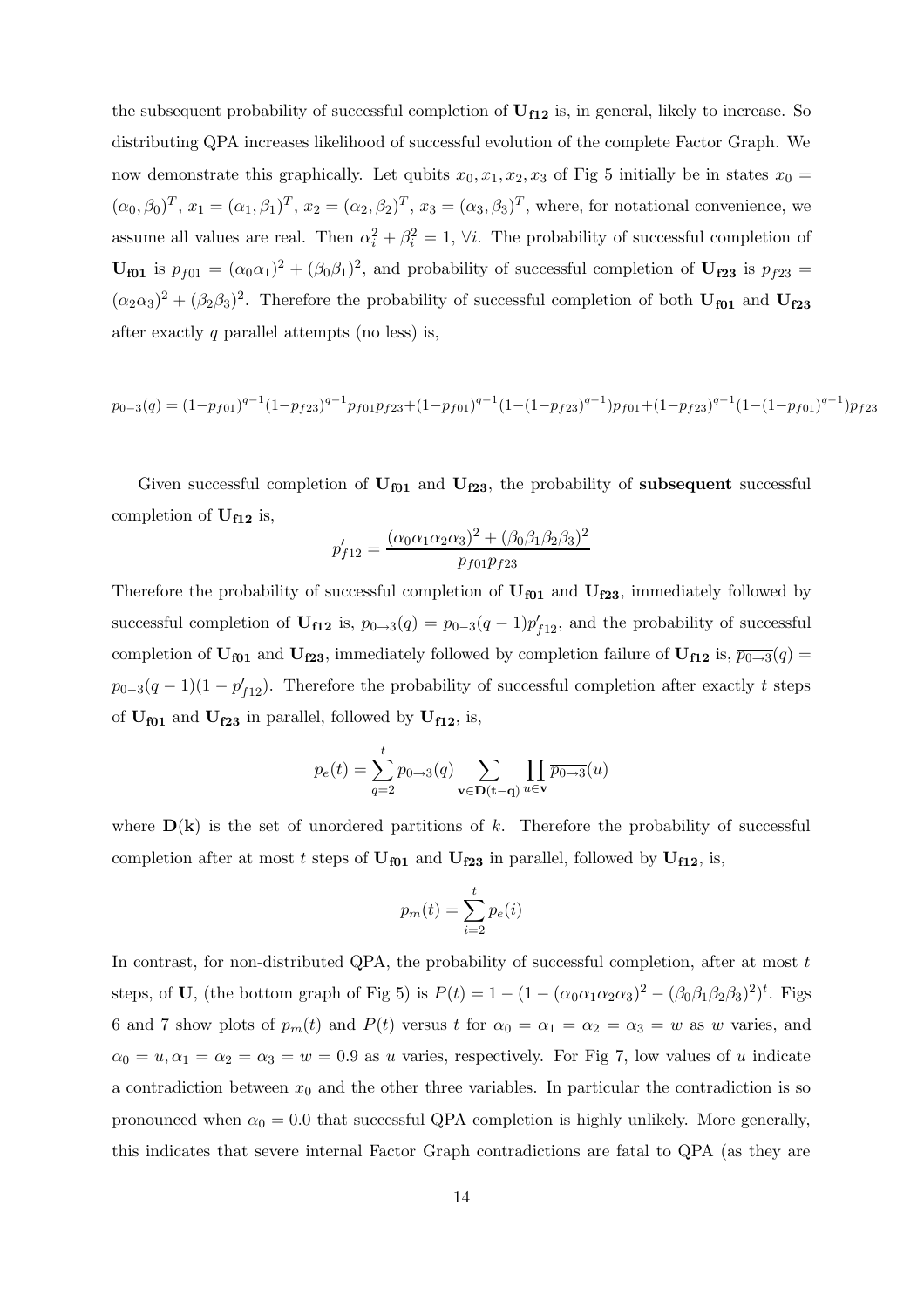for SPA). Both Fig 6 and 7 indicate that, due to initial latency of distributed processing, non-distributed QPA appears marginally faster for the first few steps. However, after a few steps distributed QPA in general becomes marginally faster. In fact results are unfairly biased towards the non-distributed case, as it is assumed that attempts to complete  $U$  and  $U_{\text{fi}}$  have the same space-time-complexity cost, whereas U is far more costly. Hence, even for this smallest example, Distributed QPA outperforms non-Distributed QPA.



Figure 6: No of Steps v Non-Distributed and Distributed QPA: Completion Probabilities

The example of Fig 5 only achieves marginal advantage using Distributed QPA because the example has so few nodes. The advantage is more pronounced in Fig 8.

Fig 8 represents the code  $C = \{000000000, 111111111\}$  <sup>6</sup>, where  $U_{ijk} = diag(1, 0, 0, 1, 0, 1, 1, 0)$ . We allow  $U_{f012}$ ,  $U_{f345}$ , and  $U_{f678}$  to operate independently and in parallel. If  $U_{f012}$  fails to establish, then it does not destroy any successful evolution of  $U_{f345}$  or  $U_{f678}$ , as the three localities are not currently entangled. Once  $U_{f012}$ ,  $U_{f345}$ , and  $U_{f678}$  have completed successfully, the probability of successful subsequent completion of  $U_{f258}$  is, in general, amplified. Let qubits  $x_i, 0 \leq i < 9$  of Fig 8 initially be in states  $x_i = (\alpha_i, \beta_i)^T$ , where, for notational convenience, we assume all values are real. Then  $\alpha_i^2 + \beta_i^2 = 1$ ,  $\forall i$ . Let the probability of successful completion

<sup>6</sup>This code is trivial but demonstrates a 'worst-case' low-rate scenario. In general, codes of higher rate, with or without cycles, decode more quickly.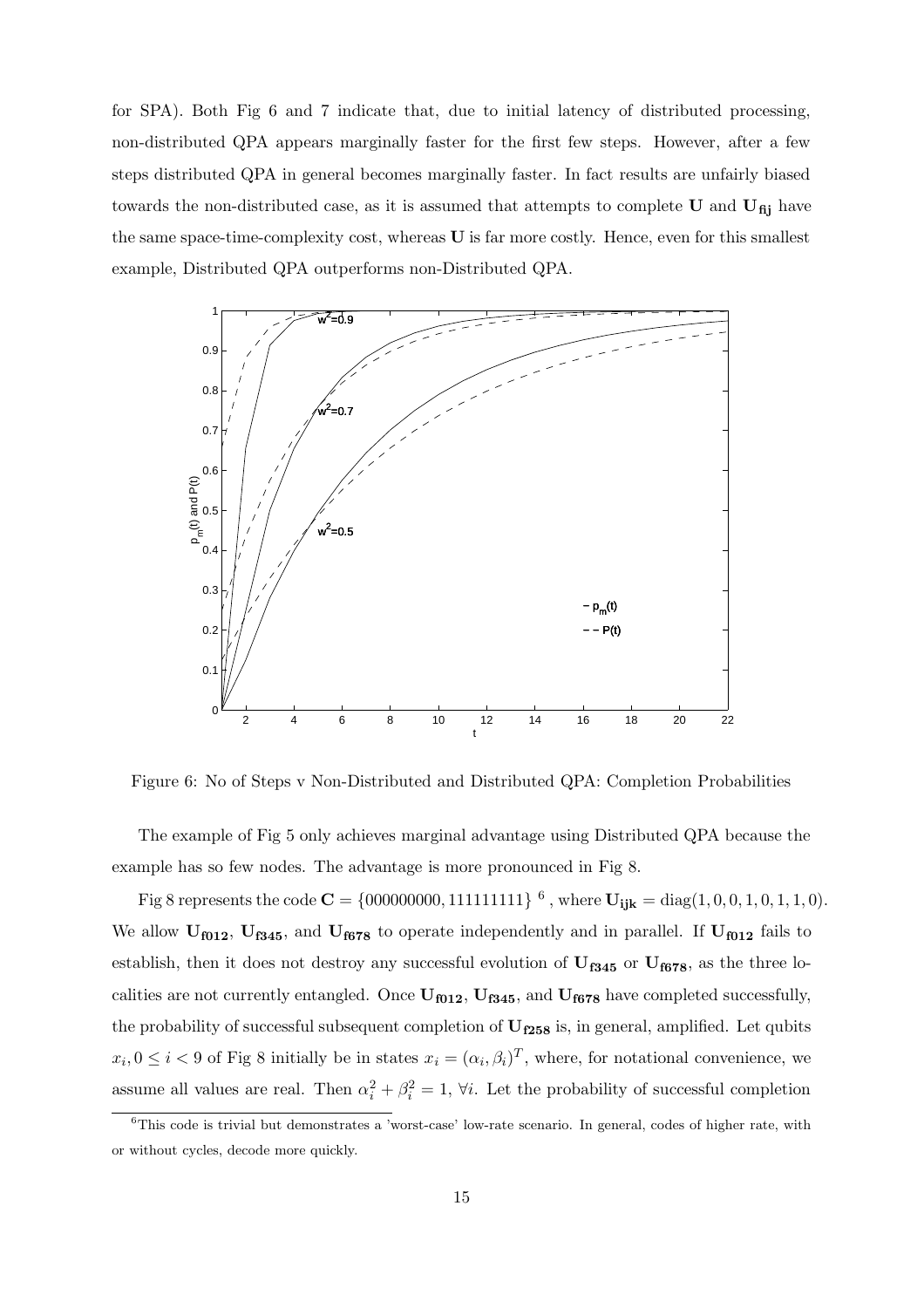

Figure 7: No of Steps v Non-Distributed and Distributed QPA:  $w^2 = 0.9$ ,  $\alpha_0$  varies

after at most t steps of  $U_{f012}$ ,  $U_{f345}$ , and  $U_{f678}$  in parallel, followed by  $U_{f258}$ , be  $p_m(t)$ , and the probability of successful completion, after at most  $t$  steps, of a non-distributed version of Fig 8 be  $P(t)$ . Appendix A derives  $p_m(t)$  and  $P_t$  for this case. Figs 9 and 10 show plots of  $p_m(t)$ and  $P(t)$  versus t for  $\alpha_i = w$ ,  $\forall i$ , as w varies, and  $\alpha_0 = u, \alpha_i = w = 0.9$ ,  $\forall i$ ,  $i \neq 0$ , as u varies, respectively. For Fig 10 low values of u indicate contradiction between  $x_0$  and the other eight qubits. The contradiction is so pronounced when  $\alpha_0 = 0.0$  that successful QPA completion is highly unlikely.

Figs 11 and 12 show plots of  $p_m(t)$  and  $P(t)$  versus t for  $\alpha_0 = \alpha_1 = u, \alpha_i = w = 0.9, \forall i, i \neq j$ 0, 1, and  $\alpha_0 = \alpha_8 = u, \alpha_i = w = 0.9, \forall i, i \neq 0, 8$ , respectively, as u varies. Both figures indicate contradictions between two qubits and the rest, but the scattered nature of contradictions for Fig 12 ( $x_0$  and  $x_8$  are connected to different local functions) enhances Distributed QPA performance compared to Fig 11.

Figs 6-12 indicate that distributed QPA completes significantly faster than non-distributed QPA, in particular for cases requiring many steps, t. Even more so as the presented results are unfairly biased towards the non-distributed case, as it is assumed that attempts to complete non-distributed U or each constituent  $U_{fijk}$  have the same space-time-complexity cost, whereas U is far more costly. We conclude that Distributed QPA is essential for large Quantum Factor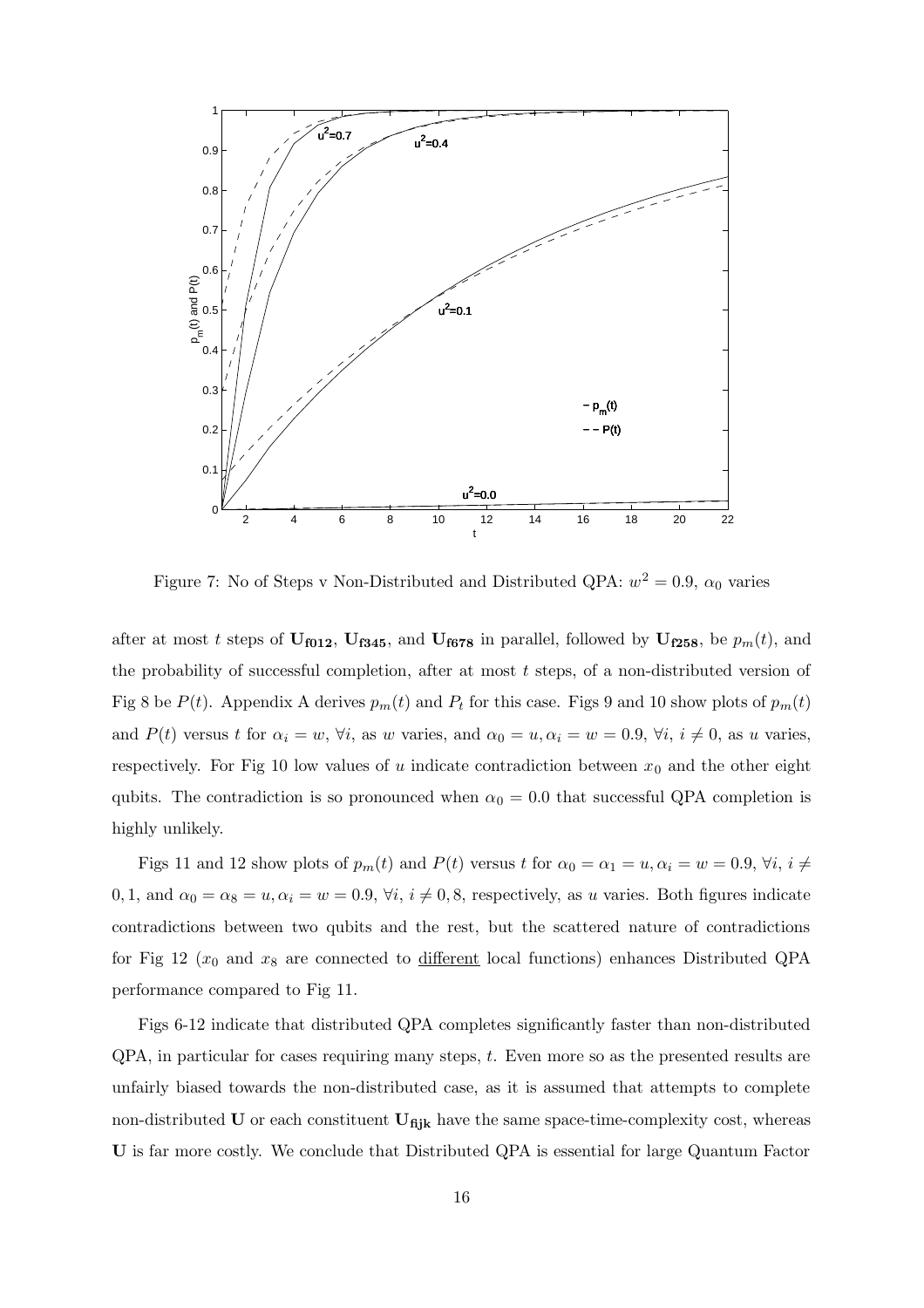

Figure 8: Distributed QPA, 9-qubits

Graphs.

### 5.2 Free-Running Distributed QPA

Consider the notional Factor Graph of Fig 13. Each (square) function node activates timeindependently on its local (circular) variable nodes. Functions successfully completed are marked with an 'X'. After a certain time, say, three 'areas of success' evolve, due to general agreement between input variable states at these localities. This means that variables on the perimeter of each region of success are 'encouraged' to agree with the 'general view' of the associated region of success. Unfortunately, in the bottom left of the graph is a variable (dark circle) which strongly contradicts with the rest of the graph. No area of success evolves around it, and it is difficult for other areas of success to 'swallow' it. Assuming the contradiction is not too strong then, eventually, after numerous attempts, the complete graph is marked with 'X's and the Graph evolves successfully. At this point the contents of each qubit variable can be amplified, and final measurement of all qubits provides the ML codeword with high probability. The advantage of a free-running strategy, where each function node is free to activate asynchronously, is that regions of general agreement develop first and influence other areas of the graph to 'follow their opinion'. Fig 13 also shows that one 'bad' (contradictory) qubit can be a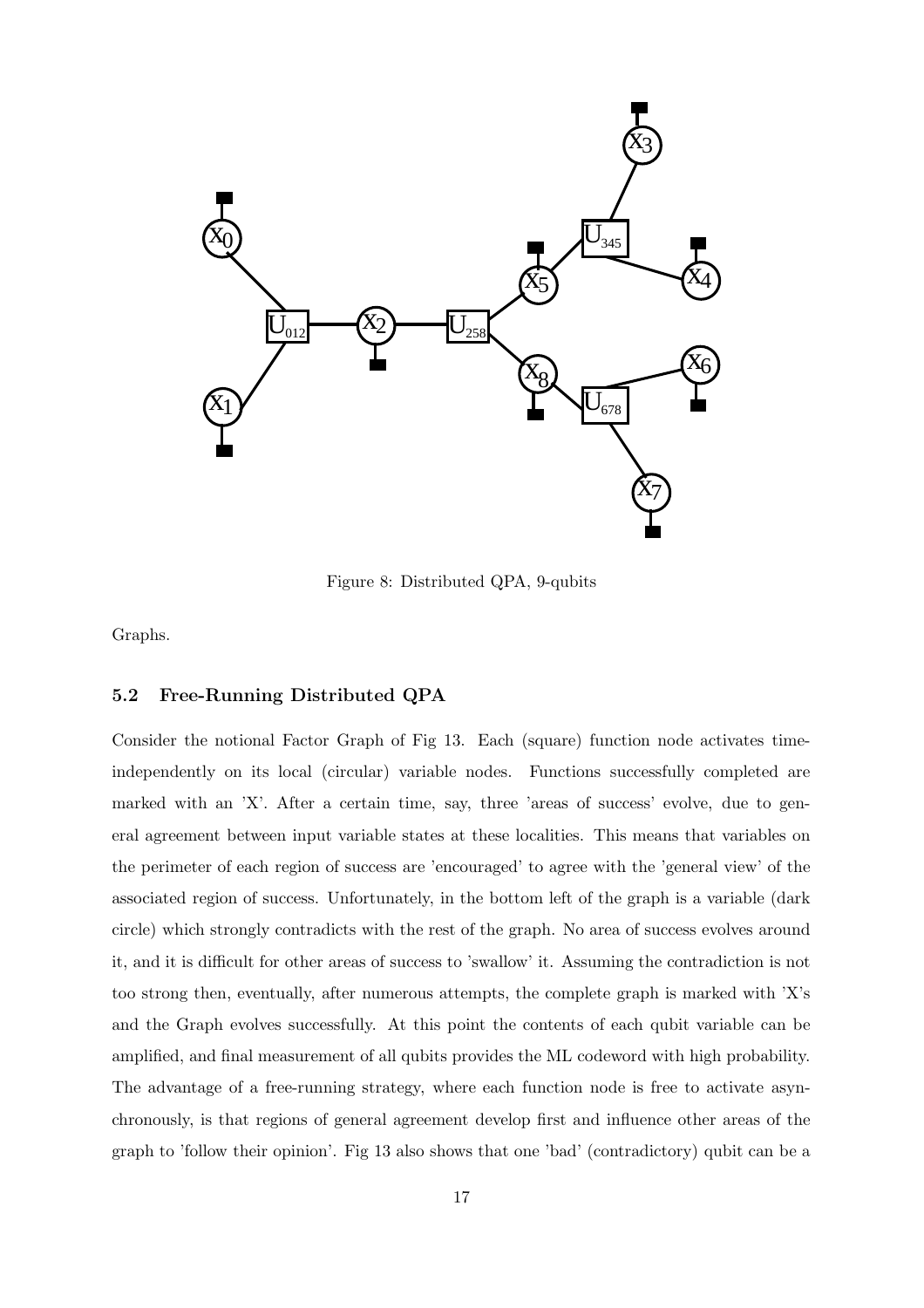

Figure 9: No of Steps v Non-Distributed and Distributed QPA, 9 qubits

fatal stumbling block to successful evolution of the whole graph (as it can for SPA on classical graphs). Thus Distributed QPA requires Fault-Tolerance, where only an arbitrary subset of entangled nodes are required as a final result (node redundancy). The free-running schedule of Fig 13 naturally avoids the 'bad' qubits, but sufficient evolution occurs when enough function nodes complete. Alternatively, bad qubits could be set to  $(\sqrt{0.5}, \sqrt{0.5})$  after a time-out. A more detailed proposal of Fault-Tolerant QPA is left for future work.

Fig 13 also serves to illustrate the 'template' for a Reconfigurable Quantum Graph Array. One can envisage initialising an array of quantum variables so that two local variables can be strongly or weakly entangled by identifying the mutual square function nodes with strongly or weakly-entangling matrices, respectively. In particular, two neighbouring nodes may be 'locally disconnected' by setting the function node joining them to a tensor-decomposable matrix, (i.e. zero-entangling). The quantum computer is then measurement-driven. The concept of measurement-driven quantum computation has also recently been pursued in [8], where a uniform entanglement is set-up throughout the array <sup>7</sup> prior to computation via measurement.

Fig 14 shows the system view of QPA. A continual stream of pure qubits needs to be initialised and then entangled, and then amplified, so as to ensure at least one successful entangled

<sup>7</sup> It is interesting that this entanglement is strongly related to Rudin-Shapiro and quadratic constructions [7]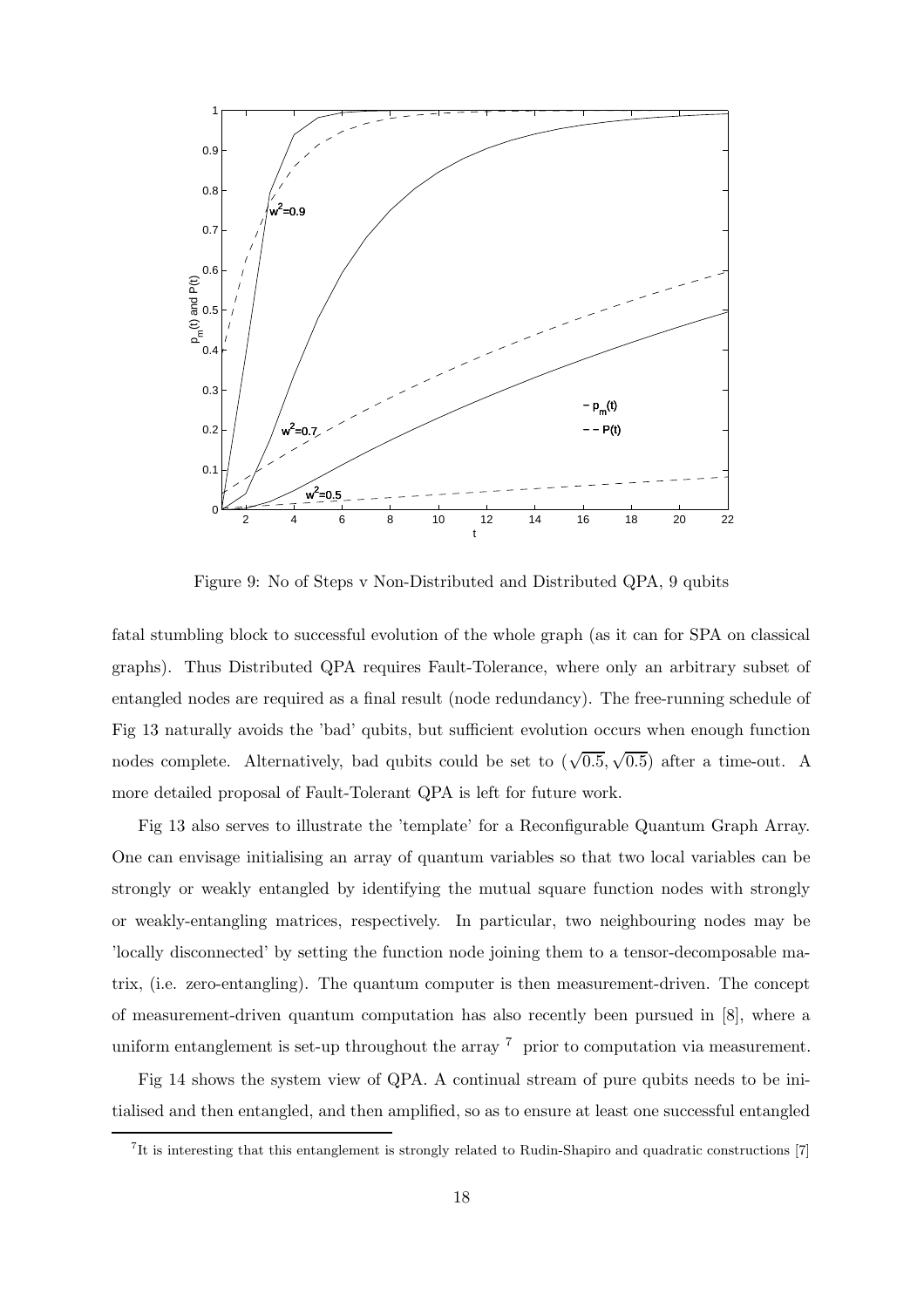

Figure 10: No of Steps v Non-Distributed and Distributed QPA:  $w^2 = 0.9$ ,  $\alpha_0$  varies, 9 qubits and amplified output from the whole apparatus.

## 6 Phase QPA

The above discussions have ignored the capacity of Quantum Systems to carry phase information. In fact QPA, as presented so far, is immune to phase modification, as classical probabilities have no phase component. However QPA should be generalised to cope with phase shift in order to decode quantum information. This is the subject of ongoing research.

## 7 Conclusion and Discussion

The Quantum Product Algorithm (QPA) on a Factor Graph has been presented for Maximum-Likelihood (ML) Decoding of Classical 'soft' information using quantum resources. The relationship of QPA to the Sum-Product Algorithm (SPA) has been indicated, where avoidance of summary allows QPA to overcome small graph cycles. Quantum Factor Graphs use small unitary matrices which each act on only a few qubits. QPA is measurement-driven and is only statistically likely to succeed after many attempts. The ML codeword is obtained with maximum likelihood by measuring the entangled vector resulting from successful QPA. To en-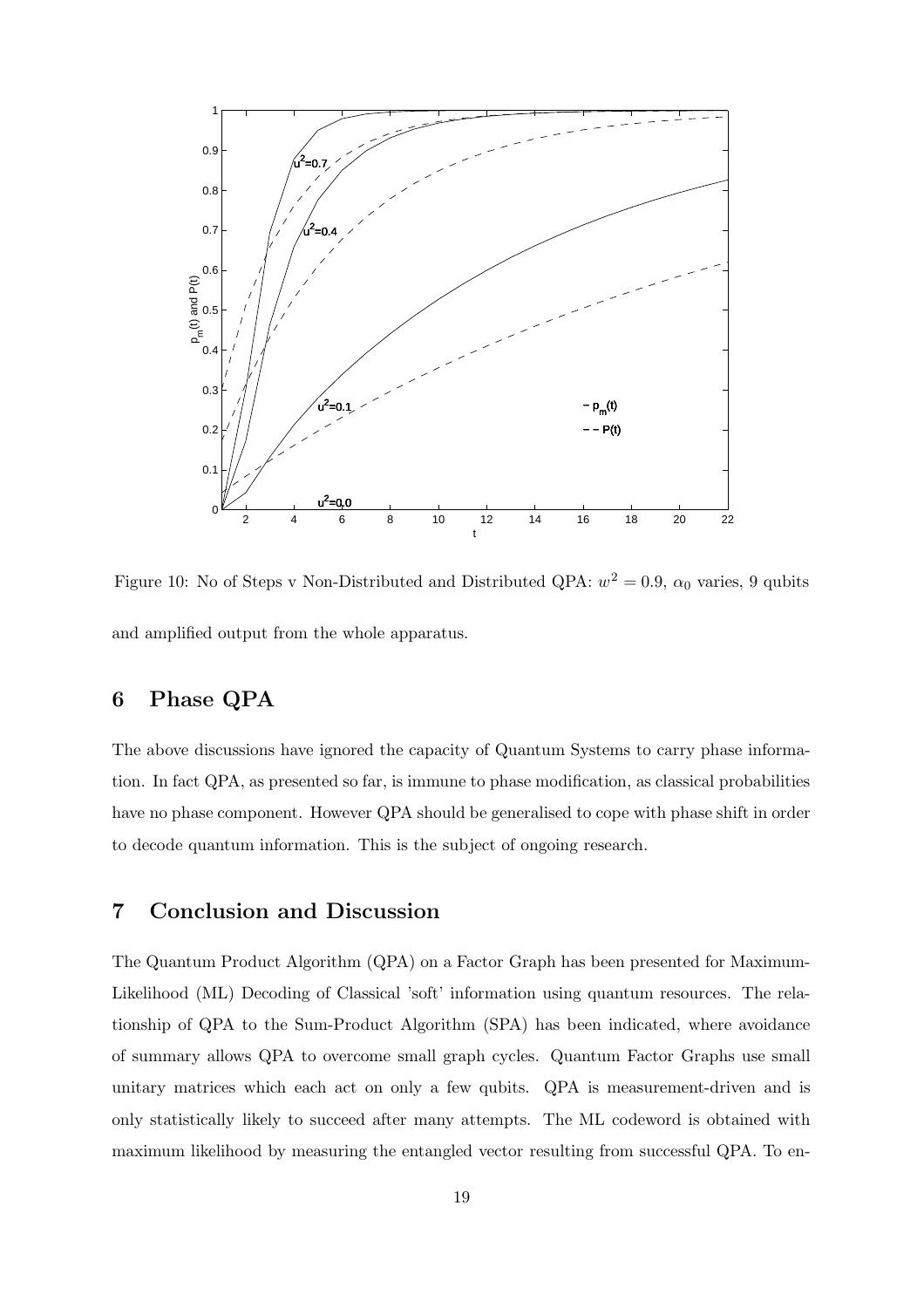

Figure 11: No of Steps v Non-Distributed and Distributed QPA:  $w^2 = 0.9$ ,  $\alpha_0 = \alpha_1$  varies, 9 qubits

sure a high probability of measuring the ML codeword QPA output can be amplified prior to measurement. The complete ML decoder is only successful after many attempts. Finally, freerunning Distributed QPA is proposed to improve the likelihood of successful QPA completion. The free-running distributed structure suggests further benefit will be obtained by introducing Fault-Tolerance in the form of redundant function and variable nodes. Phase aspects of QPA have yet to be explored. This paper has been written to demonstrate the exponential capacity of quantum systems, and their natural suitability for graph decompositions such as the Factor Graph. The paper has not tried to deal with quantum noise and quantum decoherence, but one can expect the Factor Graph form to 'gracefully' expand to cope with the extra redundancy necessary to protect qubits from decoherence and noise. When viewed in the context of entangled space, it is surprising how successful classical message-passing algorithms are, even though they are restricted to operate in tensor product space. This suggests that methods to improve the likelihood of successful QPA completion may include the possibility of hybrid QPA/SPA graphs, where SPA operates on non-cyclic and resolvable parts of the graph, leaving QPA to cope with small cycles or unresolved areas of the graph.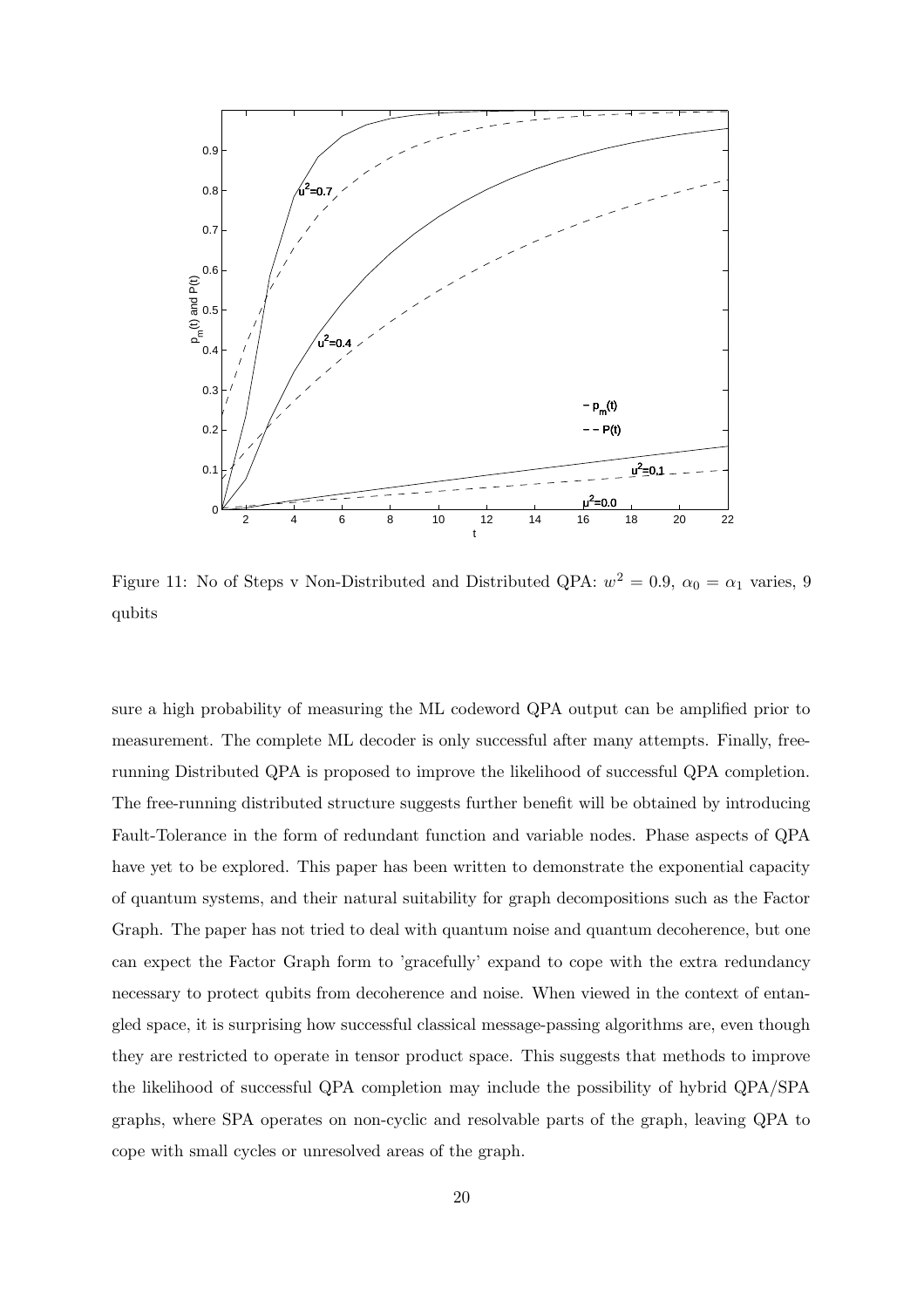

Figure 12: No of Steps v Non-Distributed and Distributed QPA:  $w^2 = 0.9$ ,  $\alpha_0 = \alpha_8$  varies, 9 qubits

# 8 Appendix A - Deriving  $p_m(t)$  and  $P(t)$  for Fig 8

The probability of successful completion of  $\mathbf{U}_{f012}$ , is  $p_{f012} = (\alpha_0 \alpha_1 \alpha_2)^2 + (\beta_0 \beta_1 \beta_2)^2$ , and similarly for  $p_{f345}$  and  $p_{f678}$ . Let  $h_{012} = (1 - p_{f012})^{q-1}$ ,  $h_{345} = (1 - p_{f345})^{q-1}$ ,  $h_{678} = (1 - p_{f678})^{q-1}$ . Then the probability of successful completion of  $U_{f012}$ ,  $U_{f345}$ , and  $U_{f678}$  after exactly q parallel attempts is,

$$
p_{0-3-6}(q) = h_{012}h_{345}h_{678}p_{f012}p_{f345}p_{f678} + (1 - h_{012})h_{345}h_{678}p_{f345}p_{f678}
$$

$$
+h_{012}(1 - h_{345})h_{678}p_{f012}p_{f678} + h_{012}h_{345}(1 - h_{678})p_{f012}p_{f345}
$$

$$
+ (1 - h_{012})(1 - h_{345})h_{678}p_{f678} + (1 - h_{012})h_{345}(1 - h_{678})p_{f345}
$$

$$
+h_{012}(1 - h_{345})(1 - h_{678})p_{f012}
$$

Given successful completion of  $U_{f012}$ ,  $U_{f345}$ , and  $U_{f678}$ , the probability of subsequent successful completion of  $\mathbf{U_{f258}}$  is,

$$
p'_{f258} = \frac{(\alpha_0 \alpha_1 \alpha_2 \alpha_3 \alpha_4 \alpha_5 \alpha_6 \alpha_7 \alpha_8)^2 + (\beta_0 \beta_1 \beta_2 \beta_3 \beta_4 \beta_5 \beta_6 \beta_7 \beta_8)^2}{p_{f012} p_{f345} p_{678}}
$$

Therefore the probability of successful completion of  $U_{f012}$ ,  $U_{f345}$ , and  $U_{f678}$ , immediately followed by successful completion of  $U_{f258}$  is,  $p_{0\rightarrow 8}(q) = p_{0-3-6}(q-1)p'_{f258}$ , and the probability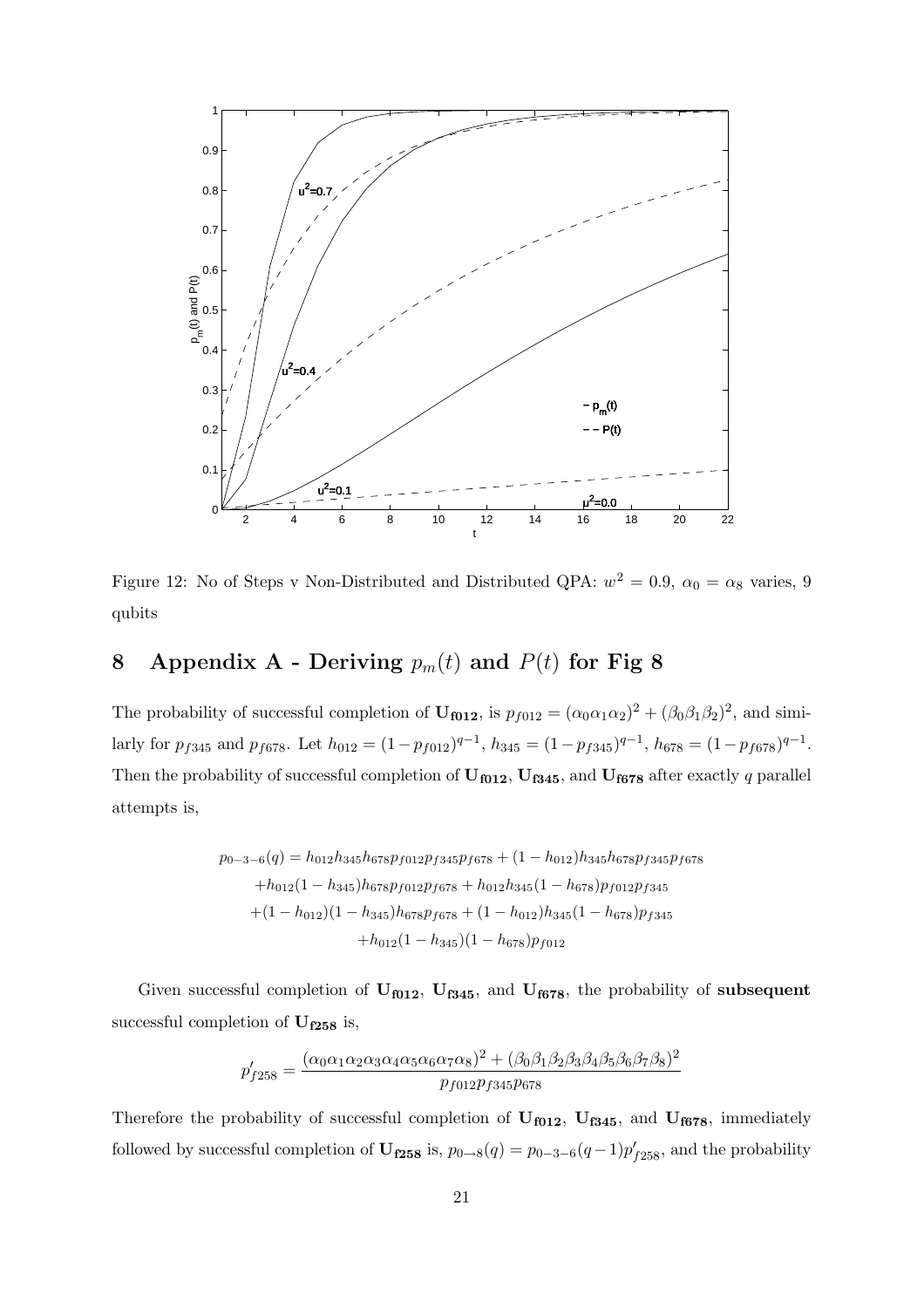

Figure 13: Free-Running Distributed QPA with one 'Bad' Variable



Figure 14: QPA with Amplification

of successful completion of  $U_{f012}$ ,  $U_{f345}$ , and  $U_{f678}$ , immediately followed by completion failure of  $U_{f258}$  is,  $\overline{p_{0\rightarrow 8}}(q) = p_{0-3-6}(q-1)(1-p'_{f258})$ . The probability of successful completion after exactly t steps of  $U_{f012}$ ,  $U_{f345}$ , and  $U_{f678}$  in parallel, followed by  $U_{f258}$ , is,

$$
p_e(t) = \sum_{q=2}^{t} p_{0 \to 8}(q) \sum_{\mathbf{v} \in \mathbf{D}(\mathbf{t} - \mathbf{q})} \prod_{u \in \mathbf{v}} \overline{p_{0 \to 8}}(u)
$$

where  $D(k)$  is the set of unordered partitions of k. Therefore the probability of successful completion after at most t steps of  $U_{f012}$ ,  $U_{f345}$ , and  $U_{f678}$  in parallel, followed by  $U_{f258}$ , is,

$$
p_m(t) = \sum_{i=2}^{t} p_e(i)
$$

In contrast, the probability of successful completion, after at most  $t$  steps, of a non-distributed version of Fig 8 is  $P(t) = 1 - (1 - (\alpha_0 \alpha_1 \alpha_2 \alpha_3 \alpha_4 \alpha_5 \alpha_6 \alpha_7 \alpha_8)^2 - (\beta_0 \beta_1 \beta_2 \beta_3 \beta_4 \beta_5 \beta_6 \beta_7 \beta_8)^2)^t$ .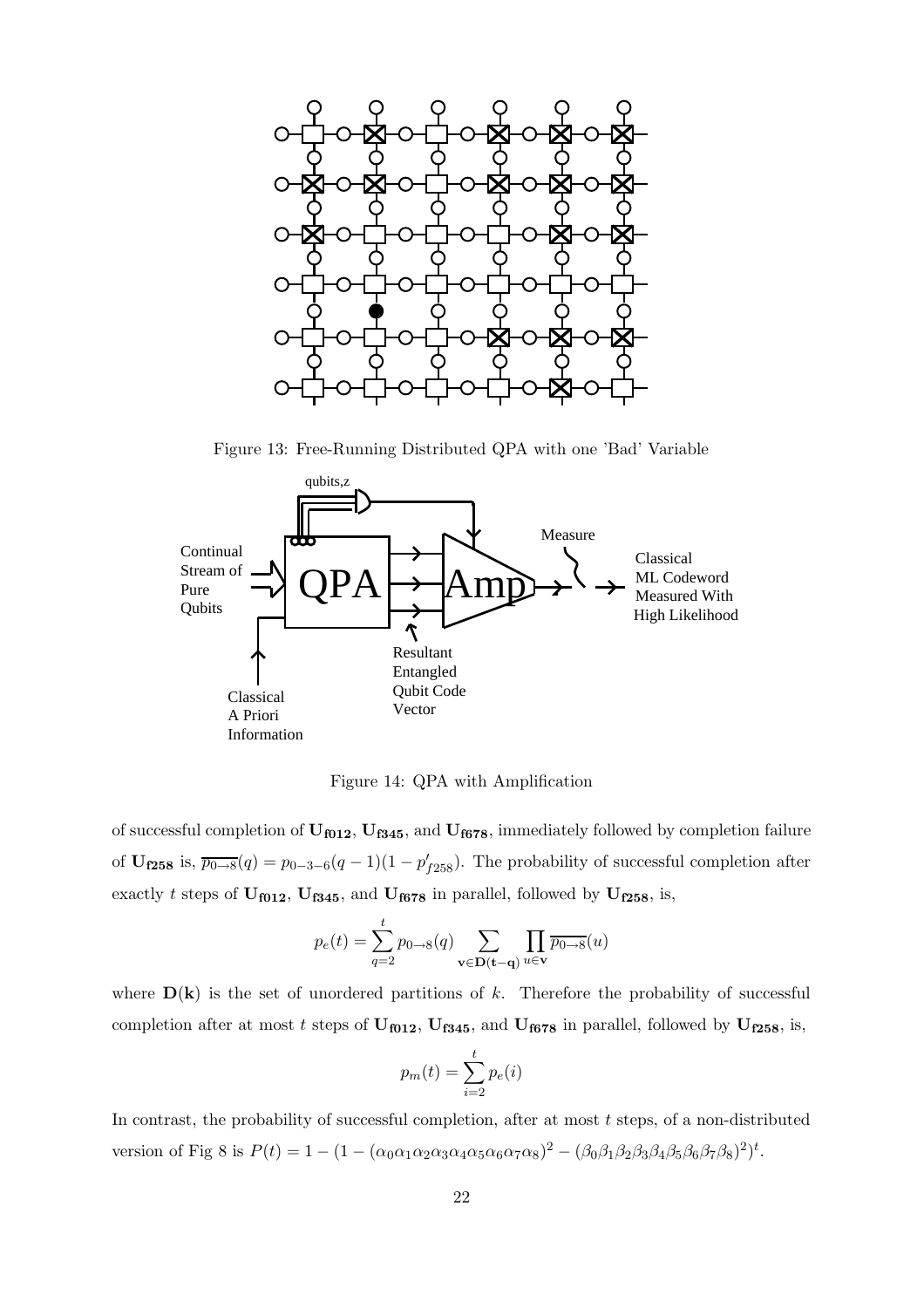## References

- [1] AJI (S.M.), McELIECE (R.J.), "The Generalized Distributive Law", IEEE Trans. Inform. Theory, Vol. IT-46, pp. 325-343, March 2000
- [2] BERROU (C.),GLAVIEUX (A.),THITIMAJSHIMA (P.), "Near Shannon-Limit Error-Correcting Coding and Decoding: Turbo-Codes", Proc. 1993 IEEE Int. Conf. on Communications (Geneva, Switzerland),, pp. 1064-1070, 1993
- [3] DiVINCENZO (D.P.), "Two-Bit Gates are Universal for Quantum Computation", Phys. Rev. A 51, Vol 1015, 1995, Also LANL arXiv:cond-mat/9407022
- [4] GALLAGER (R.G.), "Low Density Parity Check Codes," IRE Trans. Inform. Theory, Vol IT-8, pp 21-28, Jan. 1962
- [5] KSCHISCHANG (F.R.),FREY (B.J.),LOELIGER (H-A.), "Factor Graphs and the Sum-Product Algorithm," IEEE Trans. Inform. Theory, Vol 47, No 2, pp 498-519, Feb. 2001
- [6] MACKAY (D.J.C.),NEAL (R.M.), "Near Shannon Limit Performance of Low Density Parity Check Codes," Electronics Letters, Vol 32, No 18, pp 1645-1646, Aug 1996. Reprinted Vol 33, No 6, pp 457-458, Mar 1997
- [7] PARKER (M.G.), RIJMEN (V.), "The Quantum Entanglement of Bipolar Sequences", Sequences and their Applications, SETA'01, Bergen, Norway, 13-17 May, 2001 Also http://www.ii.uib.no/∼matthew/MattWeb.html
- [8] RAUSSENDORF (R.),BRIEGEL (H.J.), "Quantum Computing via Measurements Only", LANL arXiv:quant-ph/0010033, 7 Oct 2000
- [9] SHOR (P.W.), "Polynomial-Time Algorithms for Prime Factorization and Discrete Logarithms on a Quantum Computer", SIAM J. Computing, Vol 26, pp 1484-, 1997 First appeared in Proceedings of the  $35<sup>th</sup>Annual Symposium on the Theory of Computer Sci$ ence, ed. S. Goldwasser, IEEE Computer Society Press, Los Alamitos, CA, pp 124-, 1994, Expanded Version: LANL: quant-ph/9508027
- [10] STEANE (A.M.), "Quantum Computing," Rept.Prog.Phys., Vol 61, pp 117-173, 1998, Also LANL: quant-ph/9708022
- [11] TUCCI (R.R.), "How to Compile a Quantum Bayesian Net", LANL: quant-ph/9805016, 7 May, 1998